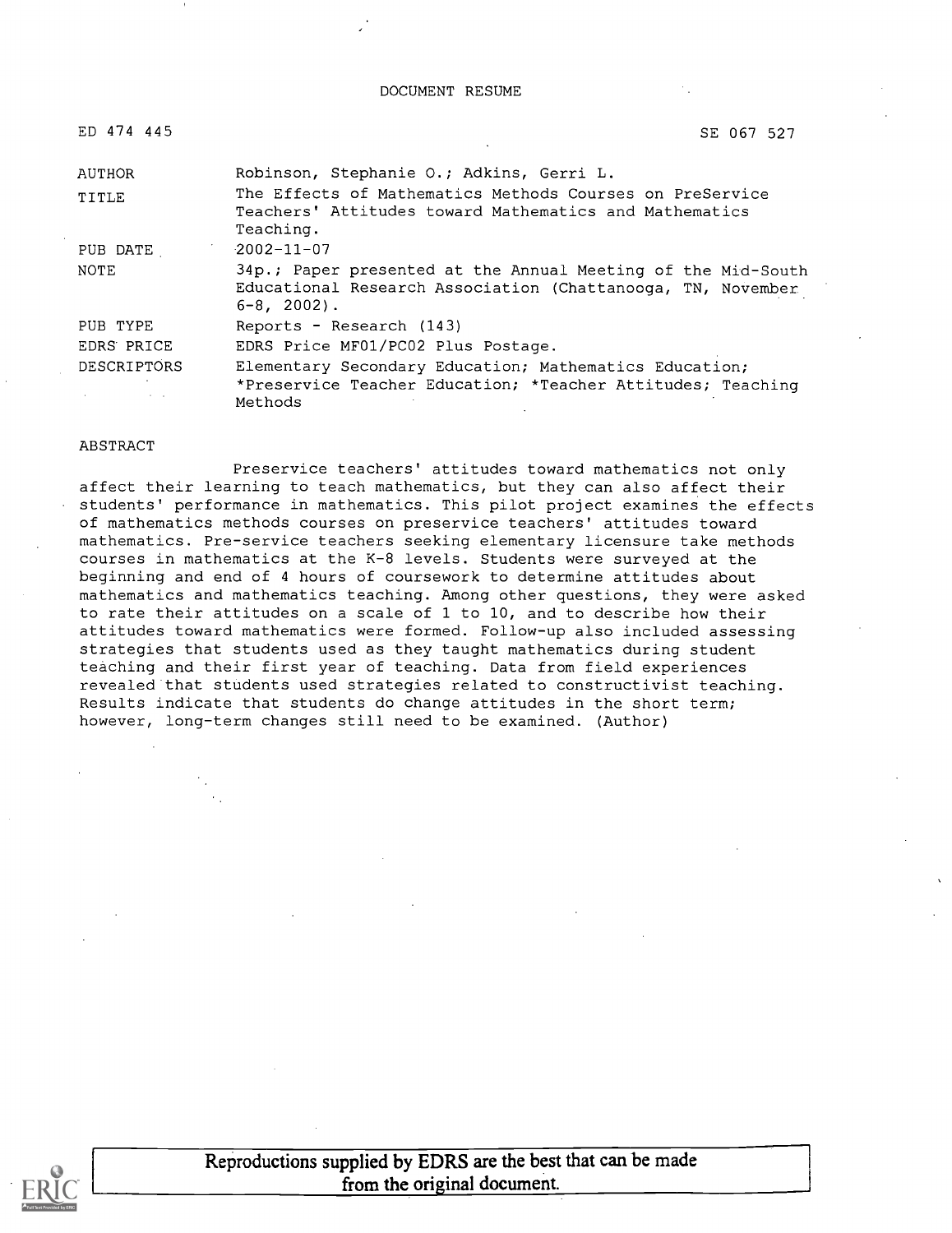PERMISSION TO REPRODUCE AND DISSEMINATE THIS MATERIAL HAS BEEN GRANTED BY

S.Robinson

TO THE EDUCATIONAL RESOURCES INFORMATION CENTER (ERIC)

1

U.S. DEPARTMENT OF EDUCATION Office of Educational Research and Improvement EDUCATIONAL RESOURCES INFORMATION CENTER (ERIC) is document has been reproduced as received from the person or organization originating it.

Minor changes have been made to improve reproduction quality.

BEST COPYAVAILABLE

Points of view or opinions stated in this document do not necessarily represent official OERI position or policy.

### The Effects of Mathematics Methods Courses on PreService Teachers' Attitudes

Toward Mathematics and Mathematics Teaching

Stephanie 0. Robinson and Gerri L. Adkins  $\mathbb{R}^{\mathbb{Z}}$ 

Carson-Newman College

 $\mathbf{2}$ 

 $767537$ 

 $\hat{\mathbf{y}}$  is a set of  $\hat{\mathbf{y}}$ 

ED 474 445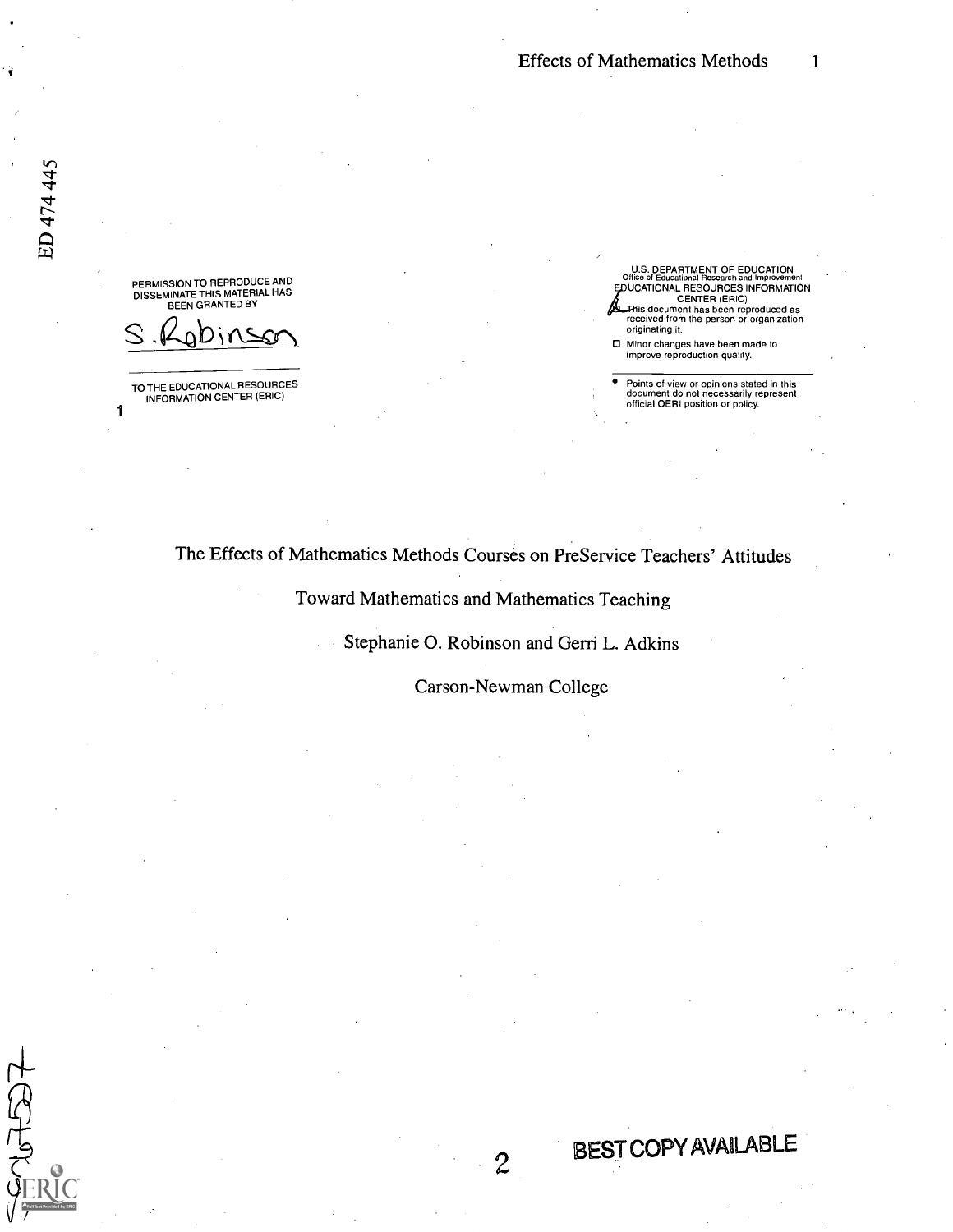#### Abstract

Preservice teachers' attitudes toward mathematics not only affect their learning to teach mathematics, but they can also affect their students' performance in mathematics. This pilot project examines the effects of mathematics methods courses on preservice teachers' attitudes toward mathematics. Pre-service teachers seeking elementary licensure take methods courses in mathematics at the K-8 levels. Students were surveyed at the beginning and end of 4 hours of coursework to determine attitudes about mathematics and mathematics teaching. Among other questions, they were asked to rate their attitudes on a scale of 1 to 10, and to describe how their attitudes toward mathematics were formed. Follow-up also included assessing strategies that students used as they taught mathematics during student teaching and their first year of teaching. Data from field experiences revealed that students used strategies related to constructivist teaching. Results indicate that students do change attitudes in the short term; however, long term changes still need to be examined.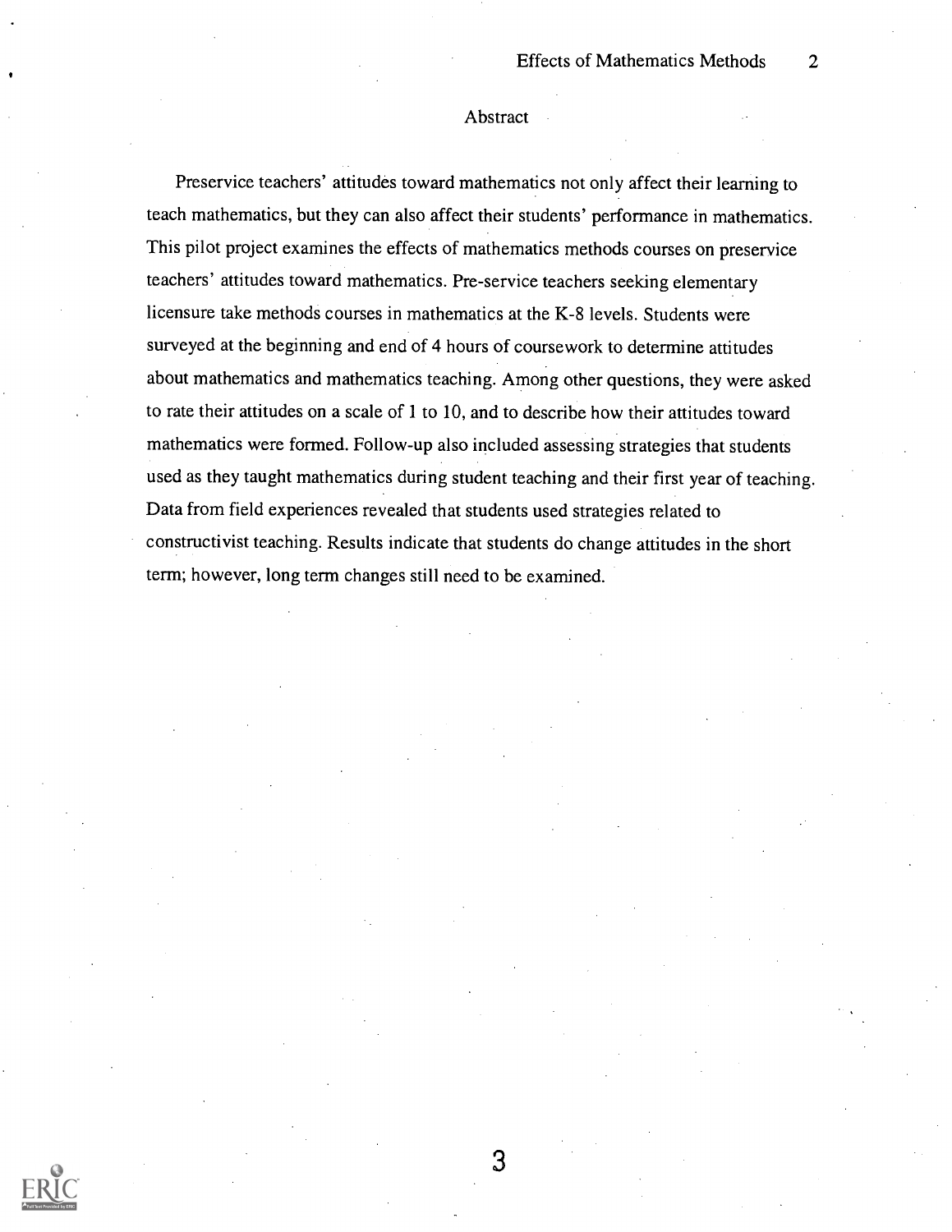Since 1989, when the National Council of Teachers of Mathematics (NCTM) published Curriculum and Evaluation Standards for School Mathematics, there has been a call for reform in mathematics education. This document challenged the way that mathematics was being taught by presenting changes which were necessary in mathematics content, instruction, and assessment at the K-12 levels (Reick, 1995). In its document, NCTM stated "the teacher must shift from dispenser of knowledge to facilitator of learning" (Quinn, 1989, p. 236). In 1991 NCTM published Professional Standards for Teaching Mathematics. This document "articulates a vision of teaching mathematics and builds on the notion found in *Curriculum and Standards* that good and significant mathematics is a vision for all children, not just a few" (Van de Walle, 2001, p. 4). Four years later, in 1995, NCTM published Assessment Standards for School Mathematics, which sounded the need for integrating assessment and instruction and pointed out that assessment plays a vital role in implementing change (Van de Walle, 2001). Other documents, such as the Mathematical and Sciences Education Board Everybody Counts: A Report to the Nation on the Future of Mathematics Education (National Research Council, 1989) and the Mathematics Association of America A Call for Change (1991), have also called for reform in mathematics education. In April 2000 NCTM released Principles and Standards for School Mathematics, an updated version of Curriculum and Evaluation Standards.

With such a demand for change in mathematics education, it is important to note the ways in which teacher education programs are influencing preservice teachers. This paper examines the effects of mathematics methods courses on preservice teachers' anxiety and attitudes toward mathematics. It also examines the effects that

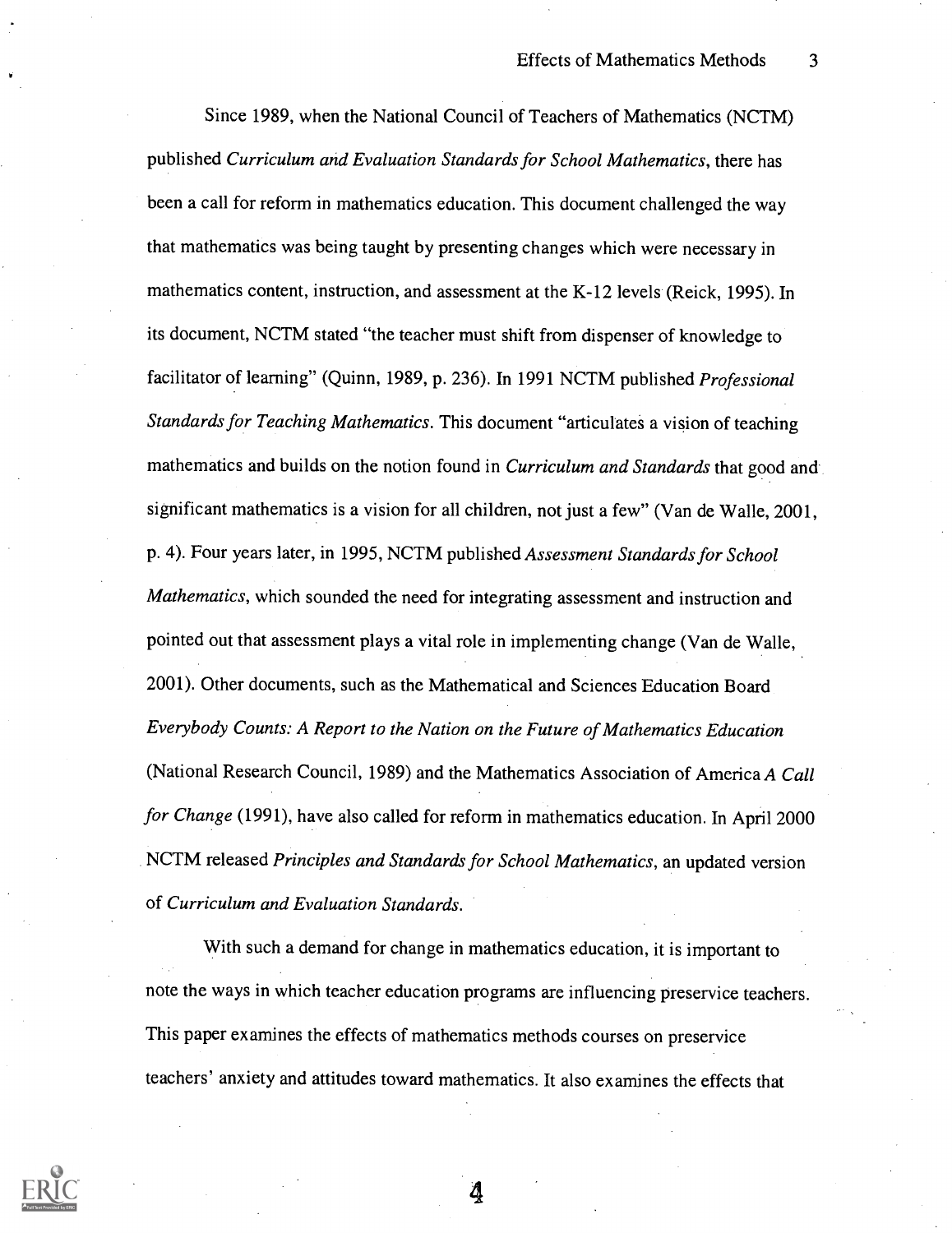mathematics methods courses have on preservice teachers' pedagogical beliefs and behaviors.

### Literature Review

#### Anxiety toward Mathematics

Mathematics anxiety, which can be defined as " a lack of comfort that someone might experience when required to perform mathematically, both on tests and in everyday life" (Conrad and Tracy, 1992, p. 4), has been researched more than any other affective domain (Tooke & Lindstrom, 1998). Although this research suggests that the level of mathematics anxiety in preservice teachers may be no greater than that of the general population (Tooke & Lindstrom, 1998), it does suggest that mathematics anxiety is prevalent among preservice elementary teachers (Sloan, Vinson, Haynes, & Gresham, 1997). In 1998 Tooke and Lindstrom wrote the following:

...several studies suggest that mathematics anxiety surface most dramatically when the subject either is, or is perceived to be, under evaluation (Wood, 1998). Consequently, elementary teachers responding to students' questions or teaching before supervisors might easily see themselves as being under evaluative conditions, and, thus their mathematics anxiety becomes more pronounced. (p. 1)

Mathematics anxiety can also be linked to poor academic performance in mathematics. In a 1981 study conducted by Wright and Miller, mathematics anxiety was found to be common among people who believed that their mathematical skills were inferior to their abilities in other subjects (Sloan, Vinson, Haynes, and Gresham, 1997).

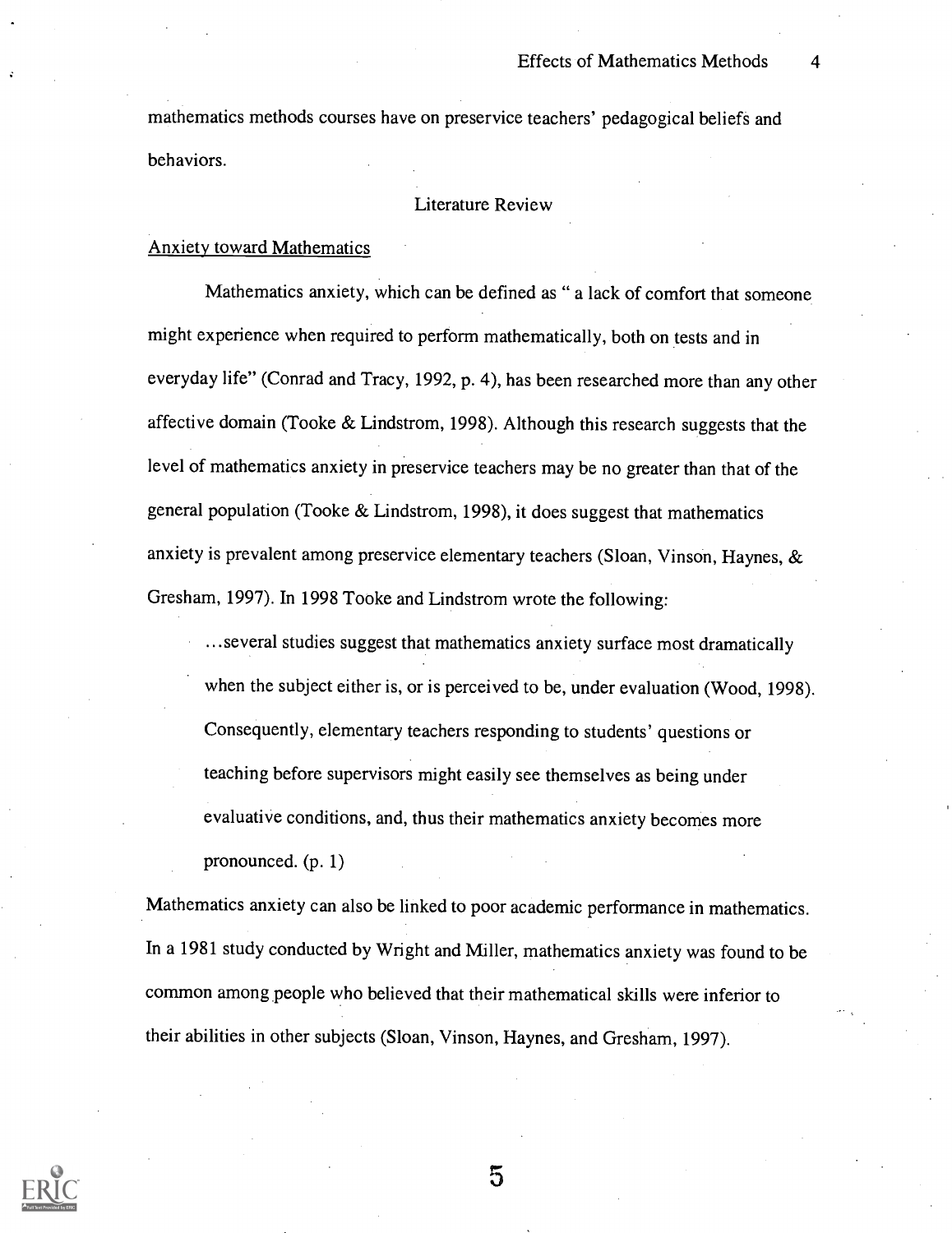In 1992 Karen S. Conrad and Dyanne M. Tracy conducted a study in order to investigate the effects of an experienced-based mathematics methods course on preservice teachers' anxiety toward mathematics. The participants included sixty-three elementary education students, fifty-six females and seven males, who were enrolled in a mandatory mathematics methods course. Their ages ranged from 20 years to 41 years, and all of the subjects were Caucasians. At the beginning of the semester, these volunteer subjects were asked to complete the Mathematics Anxiety Rating Scale (MARS). The MARS, developed in 1972 by R.M. Suinn, is a 98 item, self-rating scale that can be administered to groups or to individuals. Every item on the scale depicts a situation which may provoke anxiety within the subject. The subject then decides on the severity of the anxiety by marking (1) for "not at all", (2) for "a little", (3) for "a fair amount", (4) for "much", or 5 for "very much". Raw scores for the MARS can vary from 98 to 490, very low mathematics anxiety to very high mathematics anxiety, respectively (Conrad and Tracy, 1992).

Each week, for a total of fifteen weeks, the subjects met for 3 hours and 20 minutes in an elementary classroom in order to practice the mathematics concepts and teaching methods modeled by their professor. At the conclusion of the fifteen-week period, the subjects were again given the MARS. Conrad and Tracy wrote the following:

At the end of the 15 weeks many preservice teachers showed significantly lower mathematics anxiety levels as measured by the MARS. There was no significant difference when comparing subjects' age or level of high school mathematics to the lowering of anxiety levels; a course such as this is effective for preservice

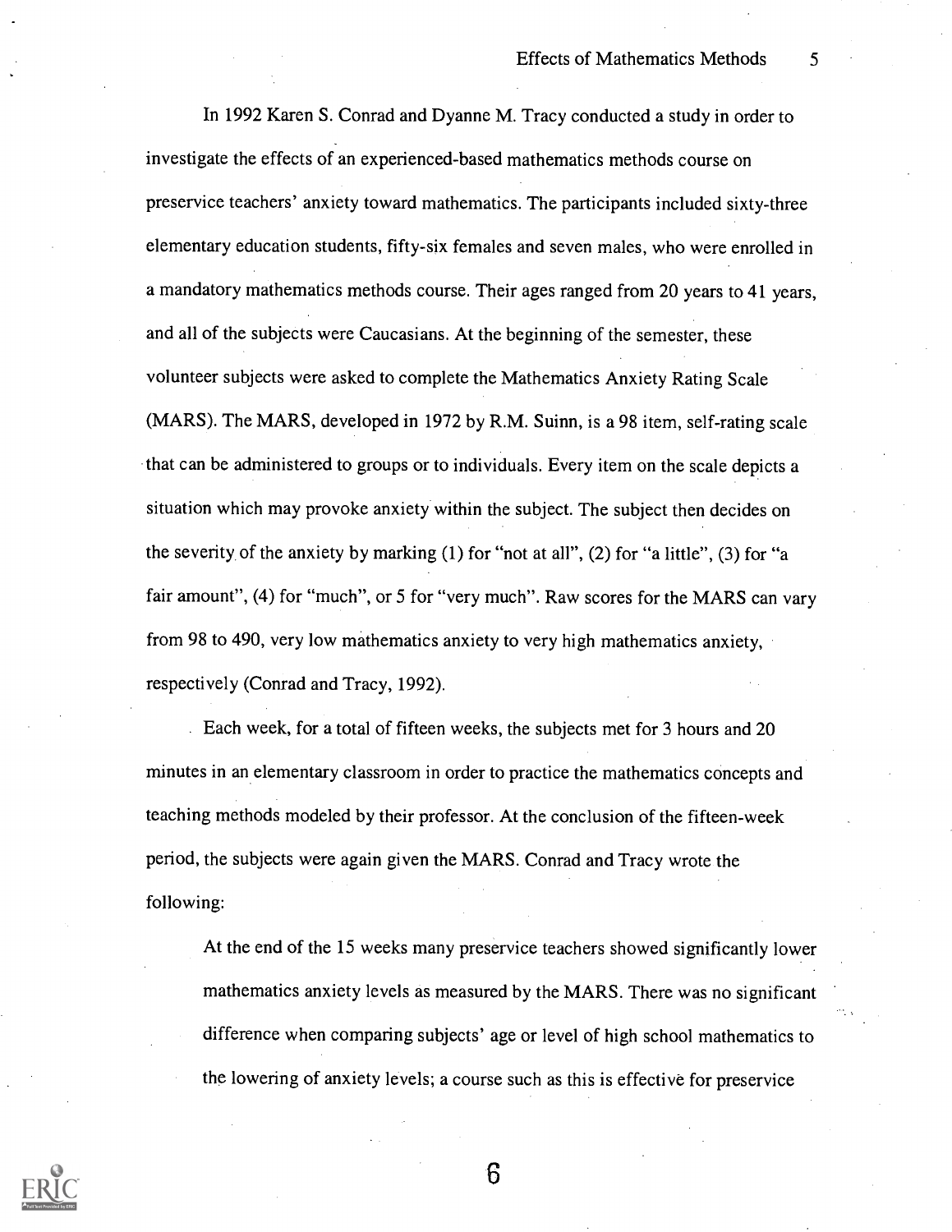teachers of traditional and non-traditional ages with many different levels of high school mathematics... All preservice elementary teachers are required to take a mathematics methods course. However, the results of this study indicate that an experienced-based mathematics methods course can prepare teachers to teach mathematics with less anxiety. (p. 11-12)

Tina Sloan, Beth Vinson, Jonita Haynes, and Regina Gresham at Athens State College in Athens, Alabama conducted a similar study in 1996. This study investigated the effectiveness of a methods course in reducing the level of mathematics anxiety among three groups of preservice teachers majoring in elementary education. They, too, administered the MARS to their subjects at the beginning and end of the methods course. Throughout the ten-week course the subjects, sixty-one in all, participated in activities which included the use of manipulatives. Sloan, Vinson, Haynes and Gresham wrote that "the manipulatives were incorporated in a conceptual manner with techniques, strategies, and activities aimed at the K-3 curriculum" (Sloan, Vinson, Haynes, & Gresham, 1997, p. 16). The results of the study indicated that the methods course did indeed significantly reduce the subjects' level of mathematics anxiety  $(p<.05)$ .

In addition to administering the MARS, the researchers also conducted personal interviews with their subjects. In these interviews many subjects pointed to the methodology and the welcoming atmosphere of the course as the reason for their lower level of mathematics anxiety. Sloan, Vinson, Haynes, & Gresham stated, "The most unanimous and interesting comment was that the participants felt as though their math anxieties could have in fact been prevented in elementary school, if they had received

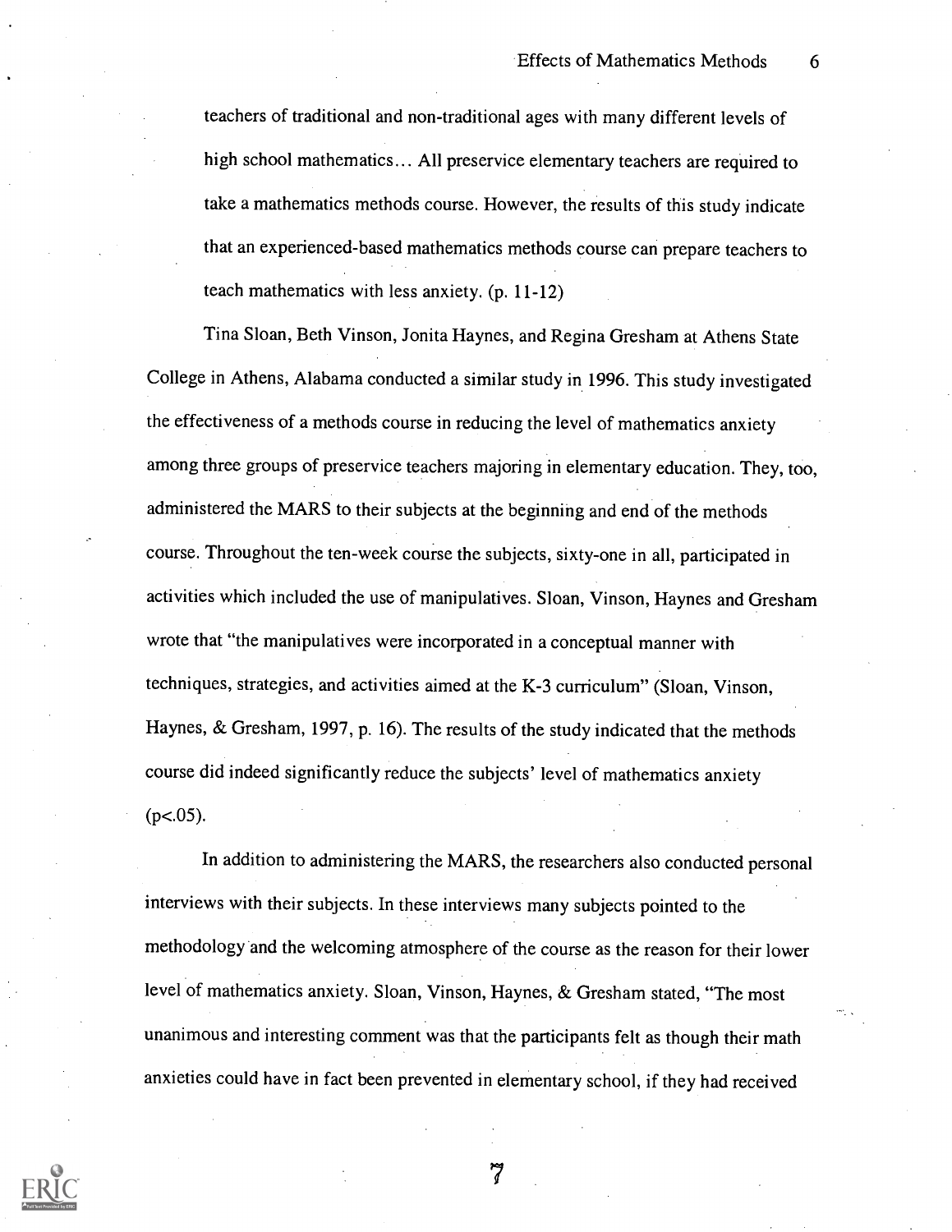instruction through concrete manipulatives" (Sloan, Vinson, Haynes, & Gresham, 1997, p. 22). However, thirteen subjects actually experienced an increase in their anxiety towards mathematics. When interviewed, these subjects pointed to the use of unfamiliar manipulatives, such as Cuisennaire rods, and teaching in front of their peers as the reason for their increase in mathematics anxiety (Sloan, Vinson, Haynes, & Gresham, 1997).

Even though research has indicated that anxiety toward mathematics is widespread among preservice teachers, it has shown that for many their level of anxiety can be significantly reduced through an experienced-based mathematics methods course. This is important because it is this anxiety that has been known to affect both the teaching and learning of mathematics. Therefore, a mathematics methods course should be included in the curriculum for preservice teachers in order to reduce their level of anxiety toward mathematics (Tooke & Lindstrom, 1998).

#### Attitudes toward Mathematics

Attitudes toward mathematics can be defined as "the level of like or dislike felt by an individual toward mathematics" (Quinn, 1997, p. 108). Research has shown that preservice teachers tend to possess a less favorable attitude toward mathematics than other college majors (Quinn, 1997). Preservice teachers' attitudes toward mathematics not only effect their learning to teach mathematics, but they can also affect their students' performance in mathematics. In his research on teacher attitudes toward mathematics, Aiken (1972) found that students' negative attitudes toward mathematics can be a result of their parents' attitudes toward mathematics, poor academic

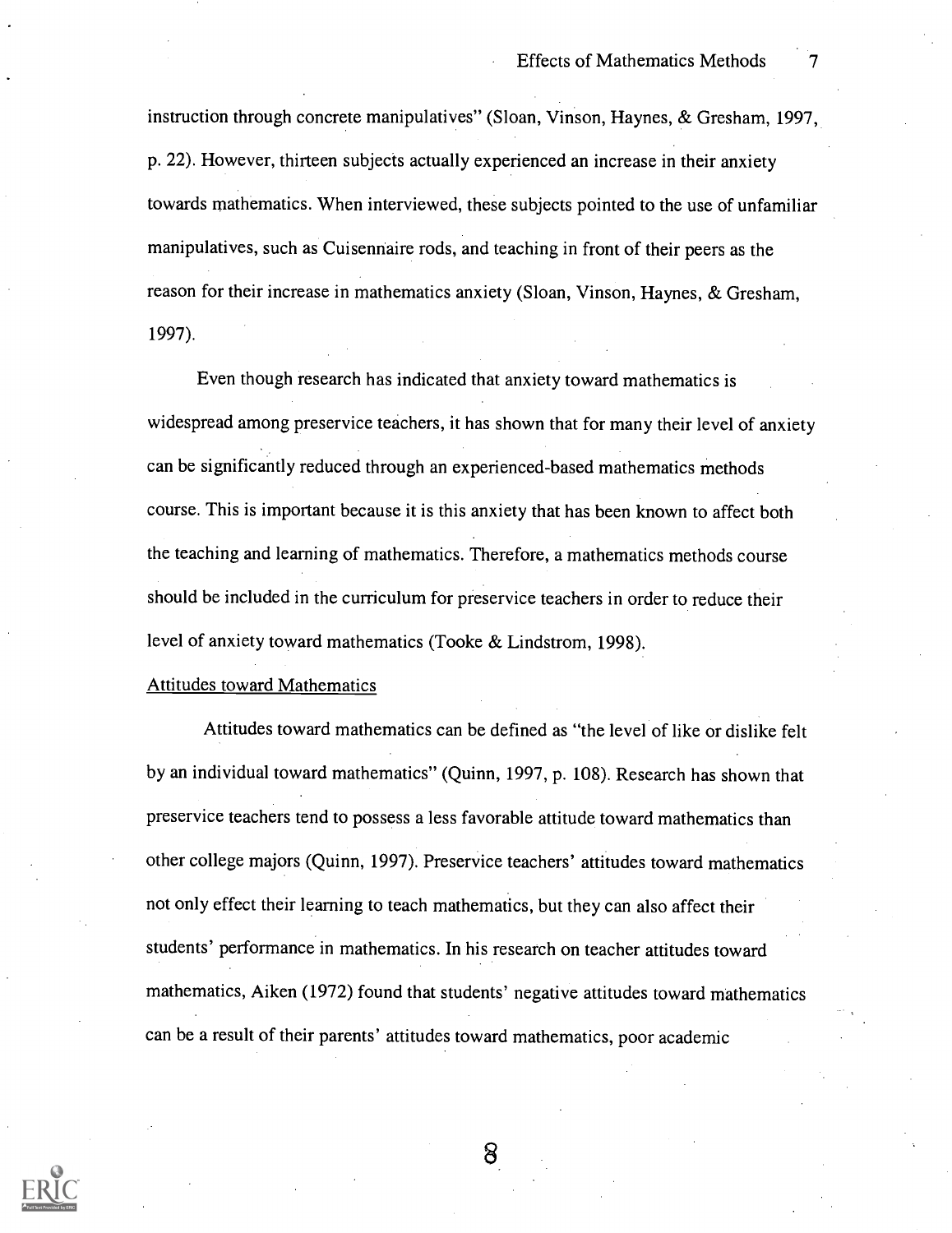performance in mathematics, or teachers' attitudes toward mathematics (Wagner, Lee, & Ozgun-Koca, 1999).

In 1992 Robert Quinn conducted a study to examine the effects of mathematics methods courses that use manipulatives, technology, and cooperative learning on preservice teachers' attitudes toward mathematics. Quinn used Aiken's Revised Mathematics Attitude Scale, developed by L.R. Aiken in 1963, to measure the attitudes toward mathematics possessed by 47 preservice teachers at the University of Nevada, Las Vegas. The Aiken's Revised Mathematics Attitude Scale consists of 20 items to be judged by the participant on a 5-point Likert-type scale. Quinn awarded points for each item based on the level of the response. He reversed negatively stated items so that the higher scores indicated a more positive attitude toward mathematics than the lower scores did. Scores could range from 0 to 80. Quinn administered the Aiken's Revised Mathematics Attitude Scale at the beginning and end of the semester to both elementary and secondary preservice teachers. Quinn wrote the following:

I performed a correlated-groups t test comparing the preservice elementary teachers' scores on the pretest (M=39.5) and posttest (M=43.3) of the Aiken's Revised Mathematics Attitude Scale. The difference was statistically significant,  $t(27) = 2.32$ ,  $p<0.05$ , indicating that preservice elementary teachers' attitudes toward mathematics had improved significantly between the beginning and the conclusion of the elementary mathematics methods course...I performed a correlated-groups t test comparing the preservice secondary mathematics teacher's scores on the pretest (M=64.1) of Aiken's Revised

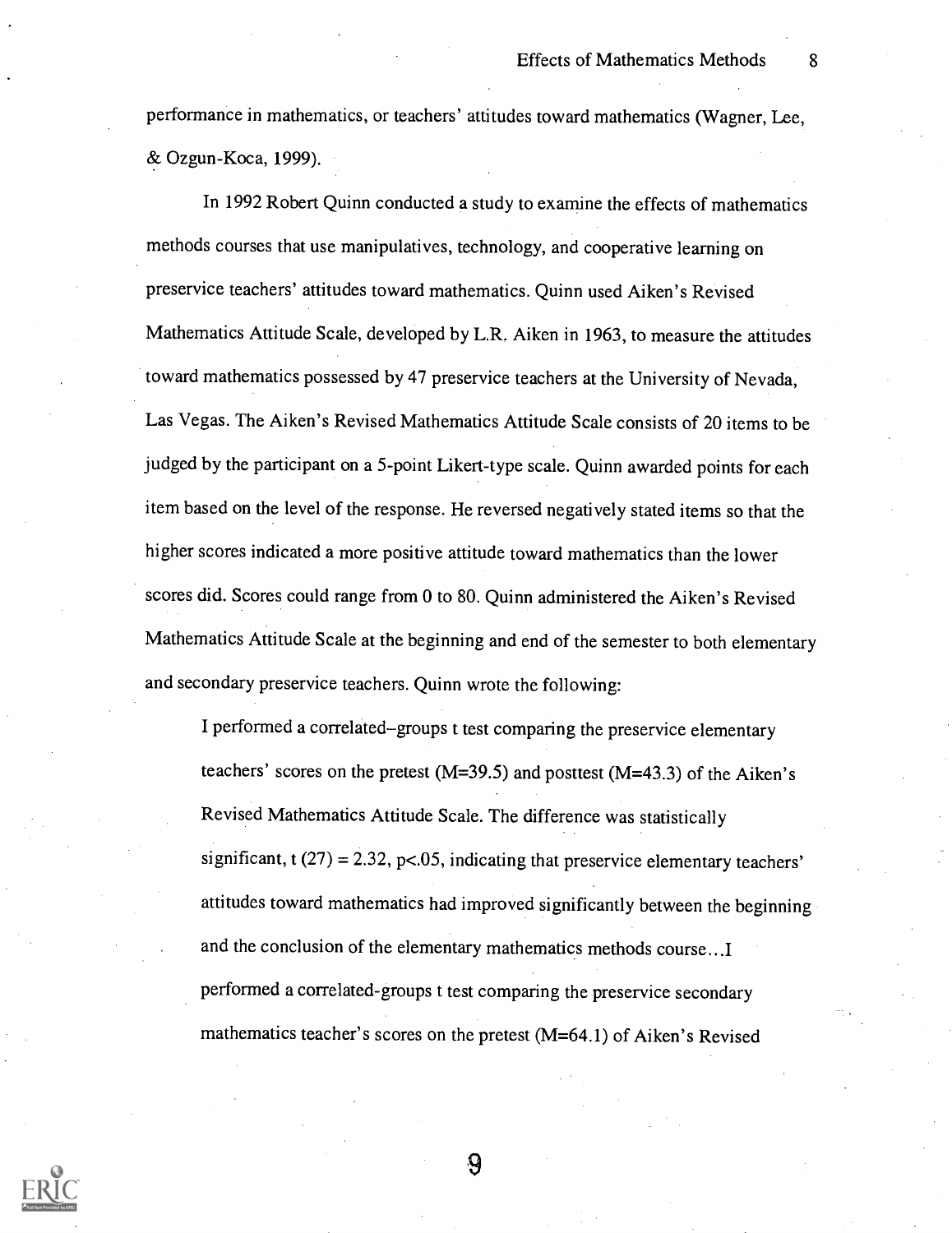Mathematics Attitude Scale. The difference was not statistically significant, t  $(18) = 1.65$ , p = .117. (Quinn, 1997, p. 111)

One plausible explanation for the lack of significant changes among secondary preservice teachers' attitudes was that they possessed more positive attitudes toward mathematics at the beginning of the methods course than their elementary peers did.

Ronald M. Benbow (1993) conducted a study to measure what effect, if any, that an integrated content-methods, two-course sequence had on the mathematical beliefs held by preservice elementary teachers. His study took place at Taylor University in north-central Indiana. There were twenty-seven participants. Three of the participants were freshman, ten were sophomores, and fourteen were juniors. Benbow states that the academic profile of these students placed them above the national average. The participants were given the Indiana Mathematics Beliefs Scales (IMBS) before and after the two-course sequence. The first course, Math 201, included topics such as the number system through real numbers, statistics, and probability. The second course, Math 202, focused on topics such as geometry, measurement, and problem solving. The courses also included the use of concrete teaching aids, computers, and calculators. Benbow writes:

Through the integrated structure of the courses, the goal is to provide students with opportunities to increase the depth of their knowledge of topics appropriate for the elementary and middle schools and simultaneously examine sound pedagogical practices for teaching those topics to children. The underlying rationale for such a program structure is its more natural ability to integrate



g0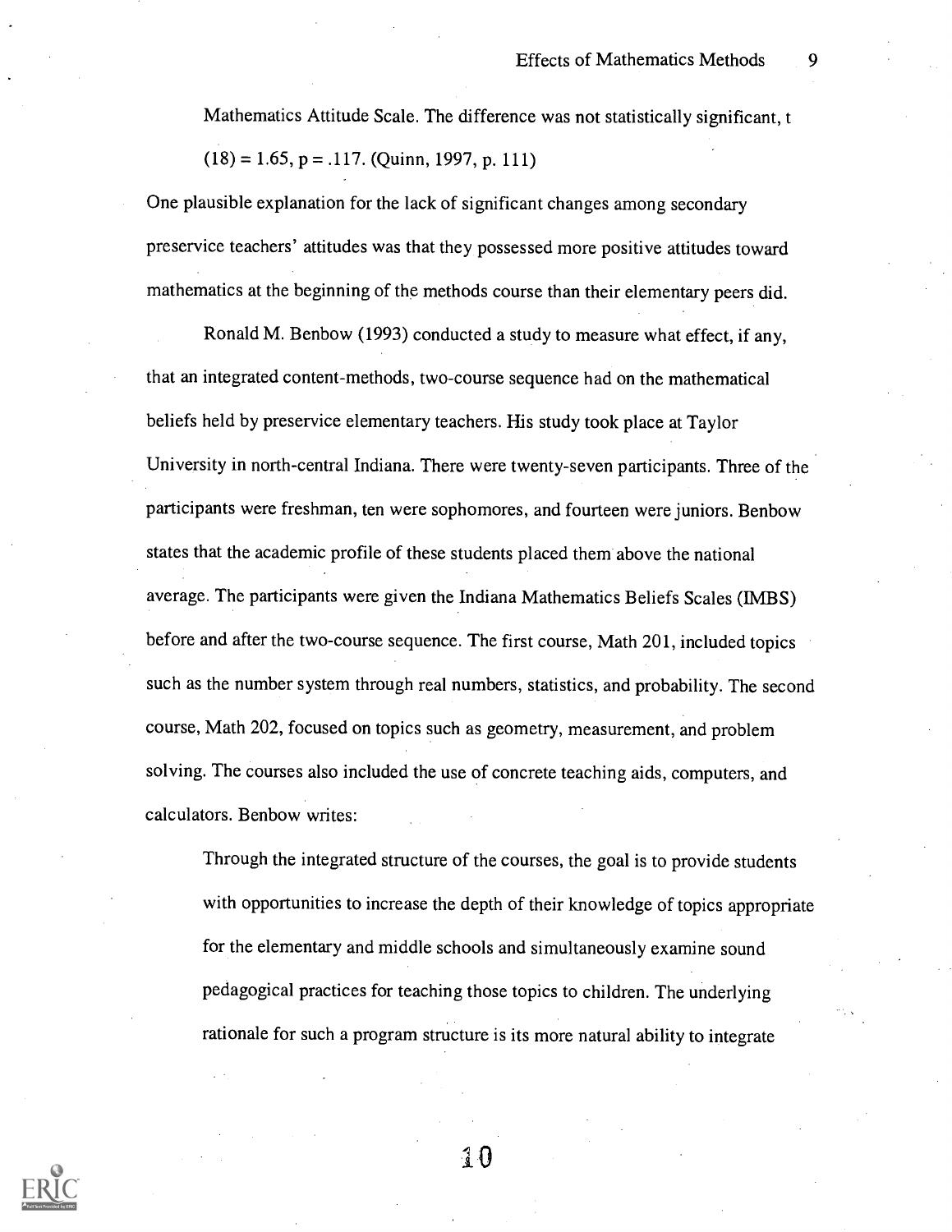students' content and pedagogical content knowledge rather than trying to artificially separate them. (p. 5)

The results indicated some changes in the preservice teachers' beliefs or attitudes toward mathematics. They now saw mathematics as being less rule-oriented and less dependent upon memorization. Also, they no longer viewed mathematics as being "totally right-wrong, one answer-one method terms" (Benbow, p. 5).

Research shows that preservice teachers' negative attitudes toward mathematics can change as a result of a nontraditional mathematics methods course. This impact is critical because teachers' attitudes can have an incredible effect on their teaching performance as well as their students' attitudes and academic performance.

#### Content Knowledge

Many mathematics methods educators claim that most teachers do not have the necessary mathematical content knowledge and mathematical pedagogical knowledge required to effectively teach mathematics. Many also claim that content knowledge itself determines a teacher's effectiveness. In addition to these claims, research studies show that preservice elementary teachers lack the deep understanding of mathematics that is required for teaching it at a conceptual level (Hadfield, Littleton, Steiner, & Woods, 1998). Not everyone, however, agrees on a solution to this problem. Some point to a need for more mathematics content courses, while others claim that methods courses can bridge the gap.

In addition to studying the effects that mathematical methods courses have on preservice teachers' attitudes toward mathematics, Robert Quinn also studied how these courses effect preservice teachers' content of mathematical knowledge. Quinn used a

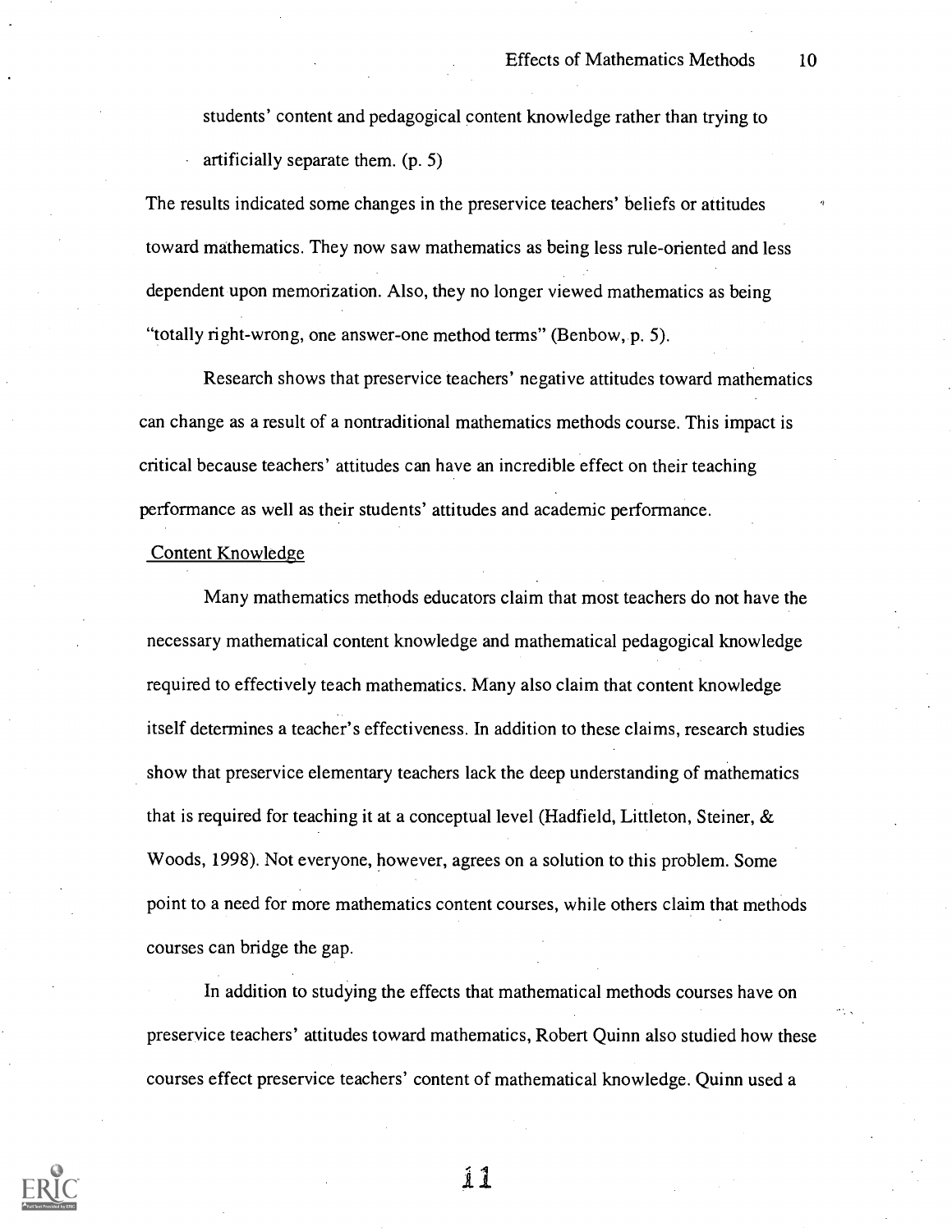revised version of the Essential Elements of Elementary School Mathematics Test, developed by M.A. White, to measure each participant's meaningful knowledge of mathematical content, which he defined as "a conceptual and intuitive understanding of mathematics" (Quinn, 1997, p. 108). Quinn's test included 25 multiple choice questions that dealt with numerous topics such as fractions, percentages, area, perimeter, measurement, probability, and statistics. All of the questions were on a sixth grade level. He administered the test to all 47 preservice teachers at the beginning and end of the semester. Quinn performed a correlated-groups t test comparing the preservice elementary teachers' scores on both the pretest  $(M=15.2)$  and the posttest  $(M=16.9)$ . He found the difference to be statistically significant among preservice elementary teachers,  $t(26) = 4.6$ ,  $p<.001$ . Therefore, he concluded that the mathematical content of preservice elementary teachers had been increased as a result of their methods course. However, when he performed the same test on preservice secondary teachers, the results were not statistically significant. Quinn wrote the following:

The inadequacies in the meaningful knowledge of mathematical content of preservice elementary teachers must be addressed. Changes should be made in their content courses, their methods courses, or both, to include increased emphasis on long division, geometry, probability, and statistics. In particular, these mathematical topics should be presented in a manner that helps preservice teachers develop meaningful knowledge. (p. 112)

A more recent study contradicts this viewpoint. Hadfield, Littleton, Steiner, and Woods (1998) performed a study to examine the effects of preservice teachers' content knowledge, spatial skills, and anxiety toward mathematics on their ability to teach

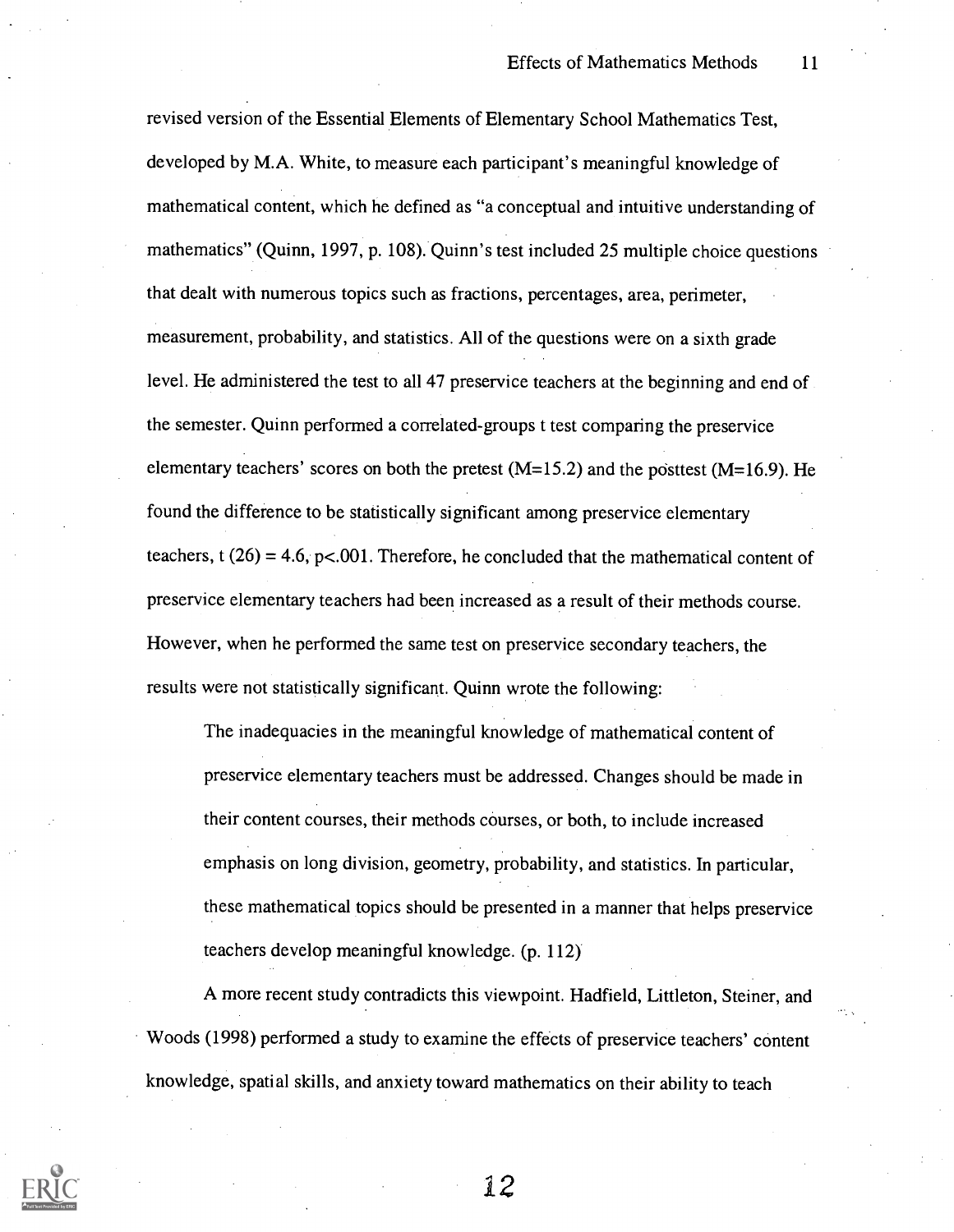mathematics. Their study included 48 preservice elementary teachers enrolled in a mathematics methods course. The methods class met twice a week for an hour and a half over a sixteen-week period. Each class consisted of a combination of lecture, discussion, and lab activities. The use of manipulatives and hands-on activities was emphasized throughout the course. The researchers state "all of the students alternated between the roles of teacher and student during each laboratory activity, with the primary goal being to teach the material 'conceptually' " (Hadfield, Littleton, Steiner, & Woods, 1998, p. 39). All 48 preservice teachers were videotaped teaching three selfdesigned micro-lessons. In addition to taping the micro-lessons, each participant completed quizzes which measured pedagogical content knowledge. Each participant also completed a general mathematics content knowledge test. "The content began with elementary school level procedures and story problems, and continued through beginning algebra and trigonometry" (Hadfield, Littleton, Steiner, & Woods, 1998, p. 38). Even though the instrument was not normed or tested for its validity or reliability, the researchers state that it was very similar to high school and secondary placement tests. The participants were also given the MARS test to measure their anxiety toward mathematics and the Space Relations Subtest of the Differential Aptitudes Test (DAT) to measure their spatial skills. The authors write:

The results of this study indicate that general mathematics content knowledge, the affective aspects of mathematics learning (mathematics anxiety), and spatial skills do not impact preservice pedagogical effectiveness (as measured by video taped performance assigned in this methodology course) as compared to quiz grades designed as measures of acquisition of specific teaching skills for

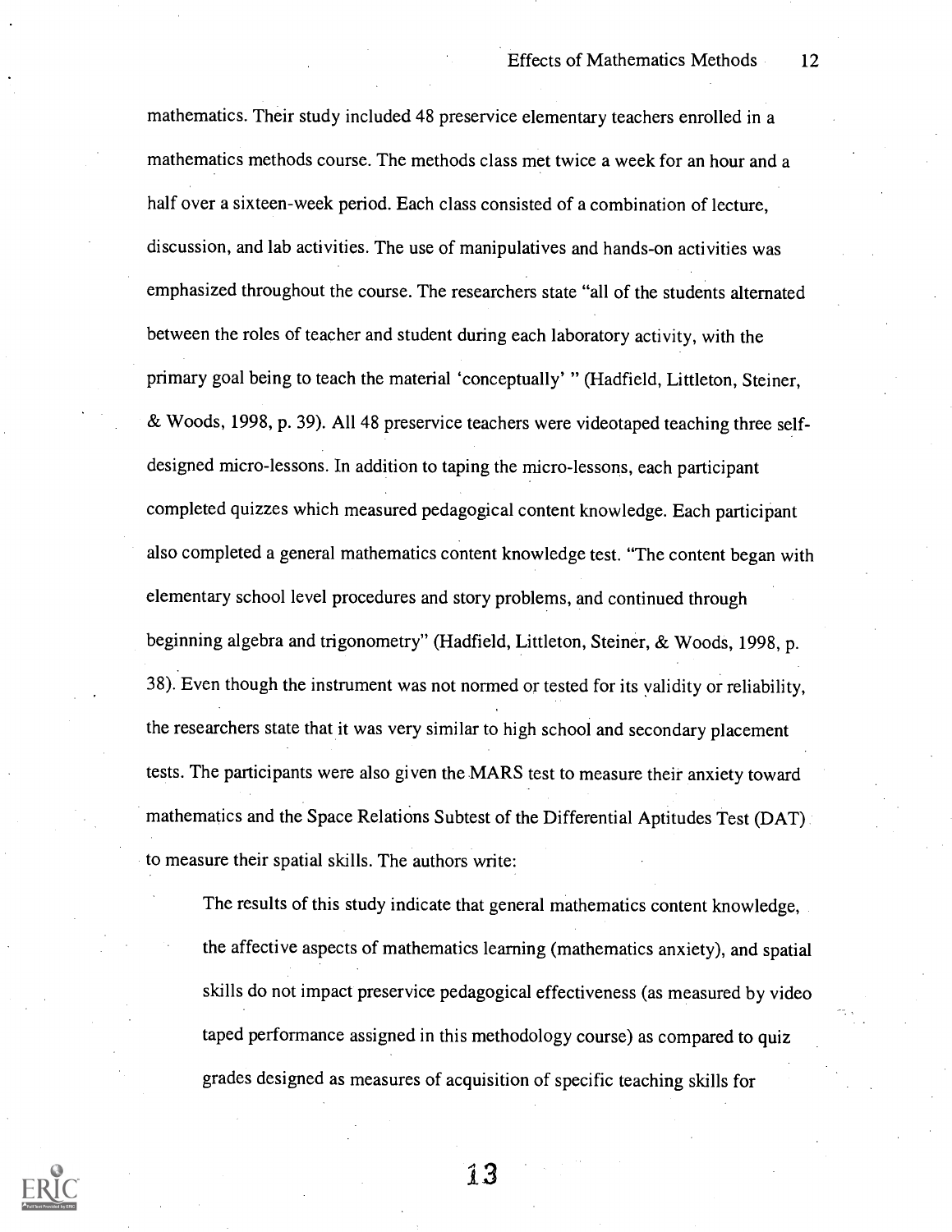mathematics (pedagogical content knowledge). This implies that mathematics methodology courses for preservice elementary teachers can be successful for most students, regardless of their prior levels of general mathematics knowledge, spatial ability, or fears concerning mathematics. (p. 43) These researchers assert that emphasis on pedagogical content knowledge, rather than subject matter content knowledge, is the answer for developing effective mathematics teachers.

#### Pedagogical Beliefs

In the past, mathematics teachers have stressed procedures. This type of teaching has resulted in students becoming passive learners. Today educators involved in the current mathematics reform movement stress a constructivist approach to learning, where students are encouraged to actively build their own knowledge. Unfortunately, this method of teaching requires many teachers to change their beliefs about mathematics, mathematics teaching, and mathematics learning (Steele, 1994).

Marta Civil (1992) analyzed the pedagogical beliefs held by eight preservice elementary teachers enrolled in a mathematics methods course for elementary majors. The summer course met for two hours every day, five days a week, for eight weeks. All of the participants were female. Civil, the instructor for the course, stated that she did very little lecturing. Instead, she emphasized small group discussions and a constructivist approach to learning mathematics. Civil writes, "I challenged the students' beliefs and pushed them to consider their ideas-something many of them had probably never done. The students were encouraged to advance their own ideas and construct their understanding of mathematics" (Civil, 1992, p. 2). With regards to

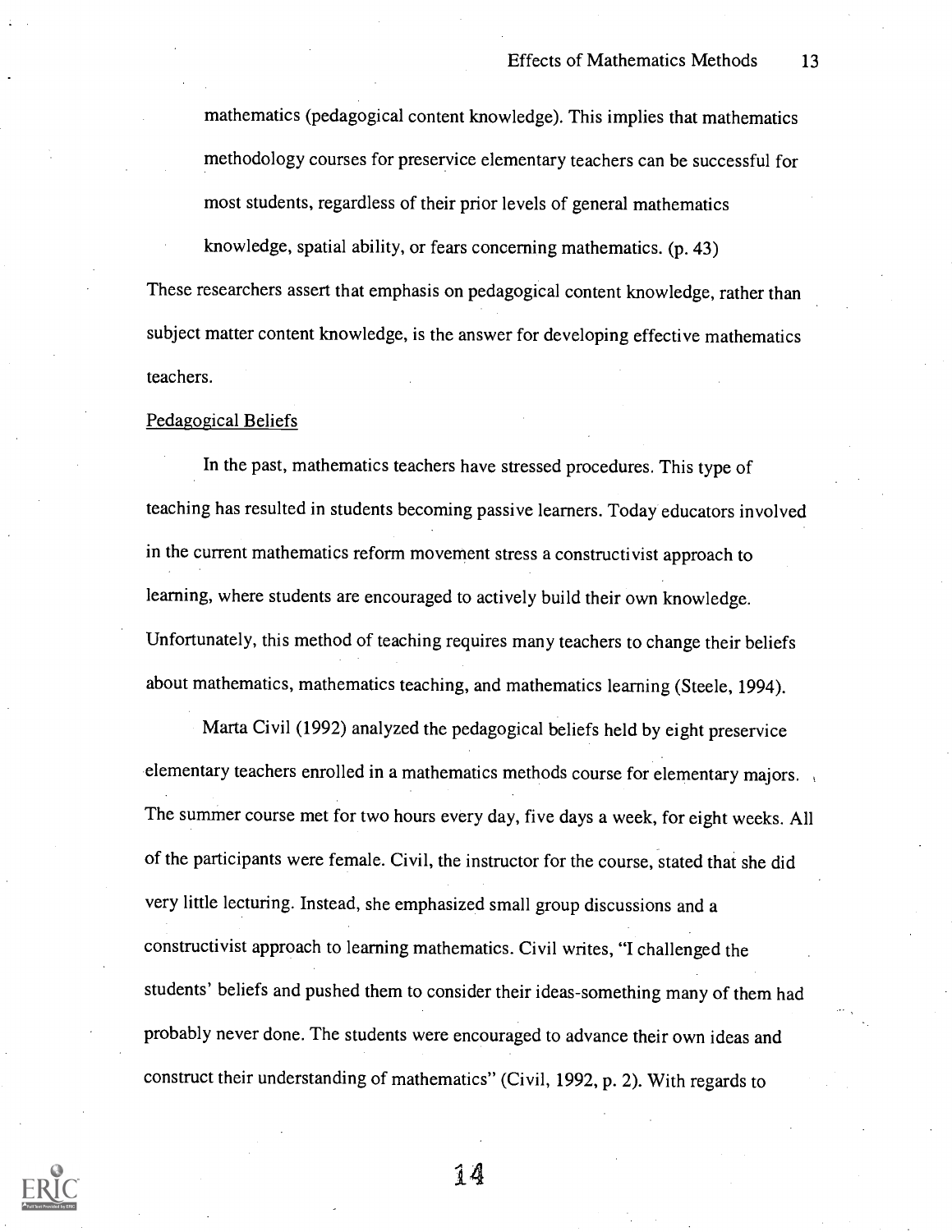teaching mathematics, Civil writes that the most predominant idea held by all of the participants was that the role of the teacher was to give the information to the students. This traditional view of the teacher's role stemmed from their own traditional school experiences. Civil states that as a result of the mathematics methods course these preservice teachers became more reflective learners of mathematics. However, they still struggled in "trying to make sense of this course in view of their existing conceptions about teaching and learning mathematics" (Civil, 1992, p. 20).

Eunsook Hong (1995) performed a study in order to ascertain preservice elementary teachers' beliefs about teaching-Word problem solving. He also wanted to know what factors influenced these beliefs. Twenty-one preservice teachers participated in his study and they were interviewed before and after the course. The interviews were conducted in order to determine the influence of the methods course on the participant's instructional planning. Hong concludes:

By the end of the methods course, fewer preservice teachers mentioned incorporating their own personal experiences in instructional planning. Preservice teachers who wanted to teach in a certain way in the pre-methods session because that is the way they had learned before or because that is the way that they had solved problems and it had worked, did not express the same reasons in the post-methods session. In addition, two preservice teachers specifically mentioned the new learning they received from the methods class as a reason they were changing the instructional strategies in the post-methods session. (p. 22)



1.5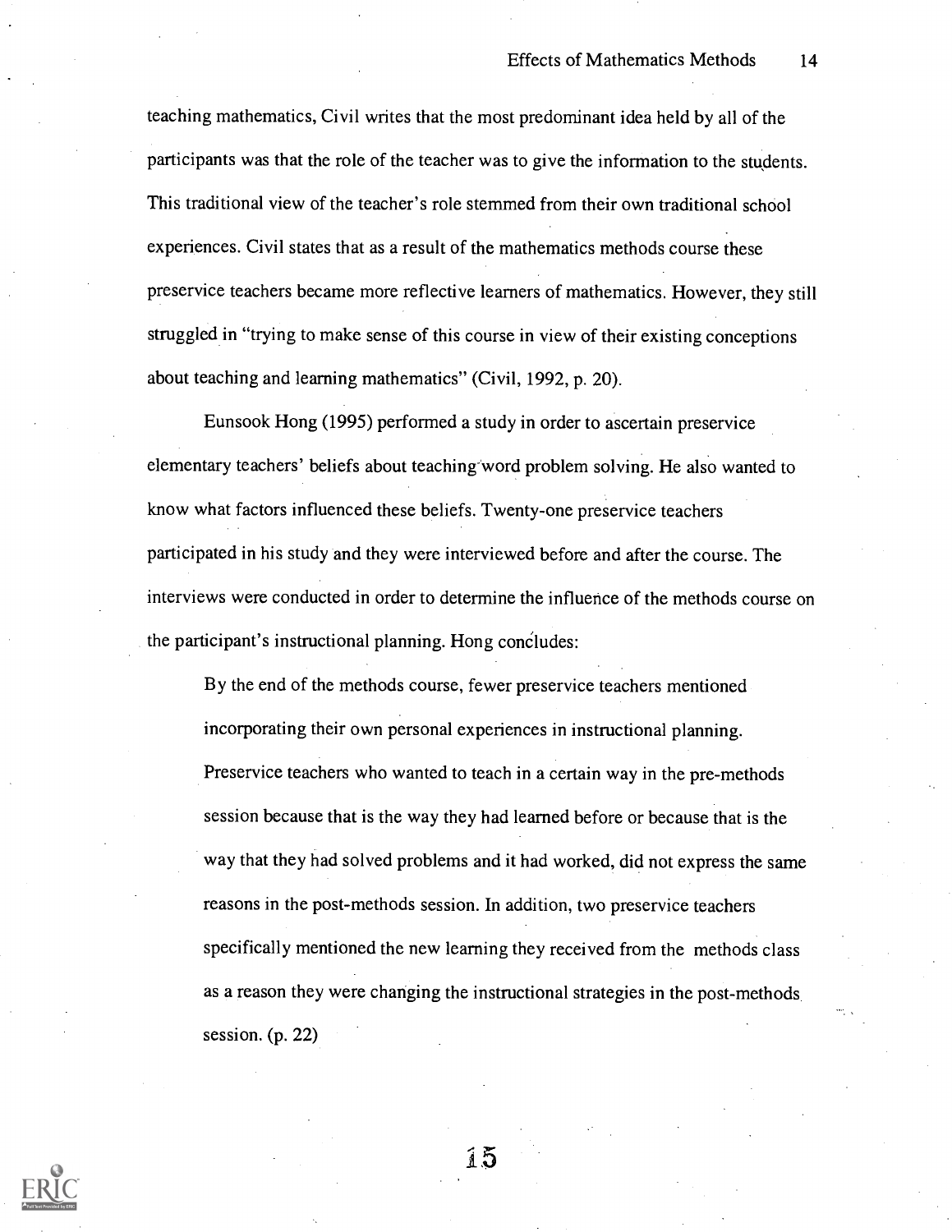Not all preservice teachers changed their beliefs about teaching mathematics as a result of Hong's methods course. One participant maintained that she would teach mathematics the same way that she learned it.

Cynthia Langrall, Carol Thornton, Graham Jones, and John Malone (1996) conducted a study to determine what affect, if any, that improved pedagogical knowledge and multiple interactions with the practices documented by the NCTM in the Principles and Standards of School Mathematics (1989, 1991) would have on preservice teachers' beliefs and actions in mathematics instructions. Their study included seventy-one undergraduates who were enrolled in an elementary mathematics methods course at Illinois State University. The class met for four hours each week and the NCTM Standards documents (1989, 1991) were used as the text. Throughout the course the instructors modeled an inquiry based approach toward mathematics teaching and learning. Cynthia Langrall, Carol Thornton, Graham Jones, and John Malone wrote:

The prospective teachers engaged in collaborative problem solving; analyzed frameworks for describing children's thinking in key content areas (Carpenter & Fennema, n.d.; Guiterrez, Jaime, foruny, 1991; Jones et al., 1996; Mack, 1990); studied videotapes of classroom instruction and individual interviews with children; designed rich and high-quality mathematical tasks; and co-planned practicum lessons. (p. 272-273)

The Beliefs About Teaching Mathematics Inventory was administered at the beginning and end of the course in order to assess each participant's beliefs about teaching mathematics. This inventory consists of thirty-five items that are measured on a five-

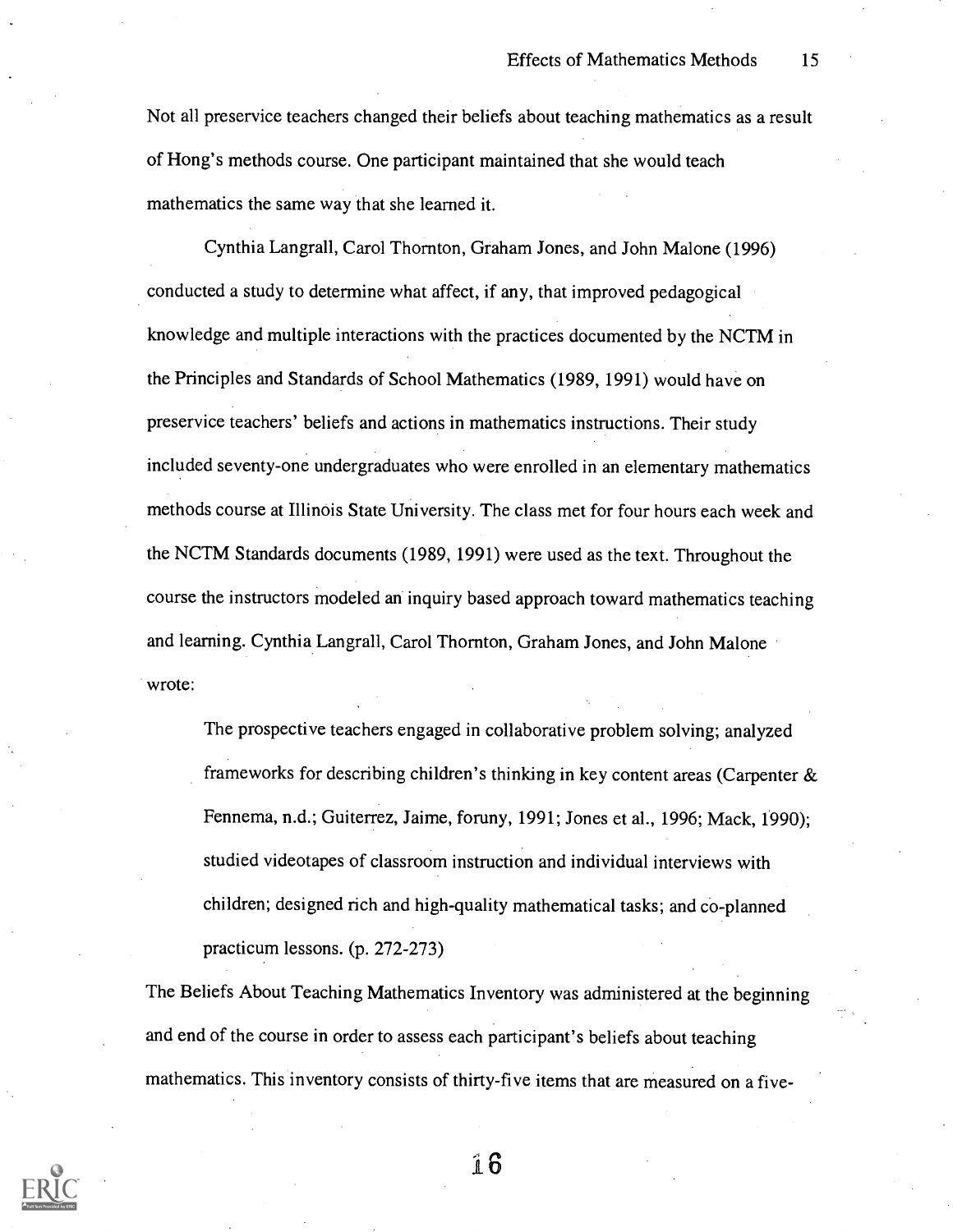point Likert scale. A multivariate analysis was used to examine the mean changes of the participants' scores. The authors state that the findings "indicated a significant overall gain toward more positive beliefs" ( $p275$ ). They conclude by writing the following:

This study demonstrates that an intervention program that consistently enhanced students' knowledge of key characteristics of the Standards (NCTM, 1989, 1991), engaged them in collaborative tasks involving the learning and teaching of mathematics, and provided opportunities for them to engage in reflective analysis can influence both their beliefs about teaching and their instructional practice. Their beliefs became more oriented toward the principles espoused in the Standards. (p. 279)

More recently, Robert Quinn (1998) conducted a study to determine how methods courses might affect preservice teachers' beliefs about using technology as a teaching tool. Quinn's study included both elementary and secondary preservice teachers at the University of Nevada, Las Vegas. There were twenty-eight elementary teachers and nineteen secondary preservice teachers who agreed to participate in Quinn's study. It goes without saying that both classes were exposed to the use of technology as a teaching tool throughout the course.

At the beginning of the course, Quinn asked each participant to write for eight minutes about his or her beliefs about using technical aids, such as computers and calculators, to teach mathematics.. At the end of the semester each participant was interviewed about his or her current beliefs. Quinn found that initially more than threefourths of the participants did not favor the use of technology as a mathematics teaching tool. One preservice teacher wrote that, "A dependency can be brought on by

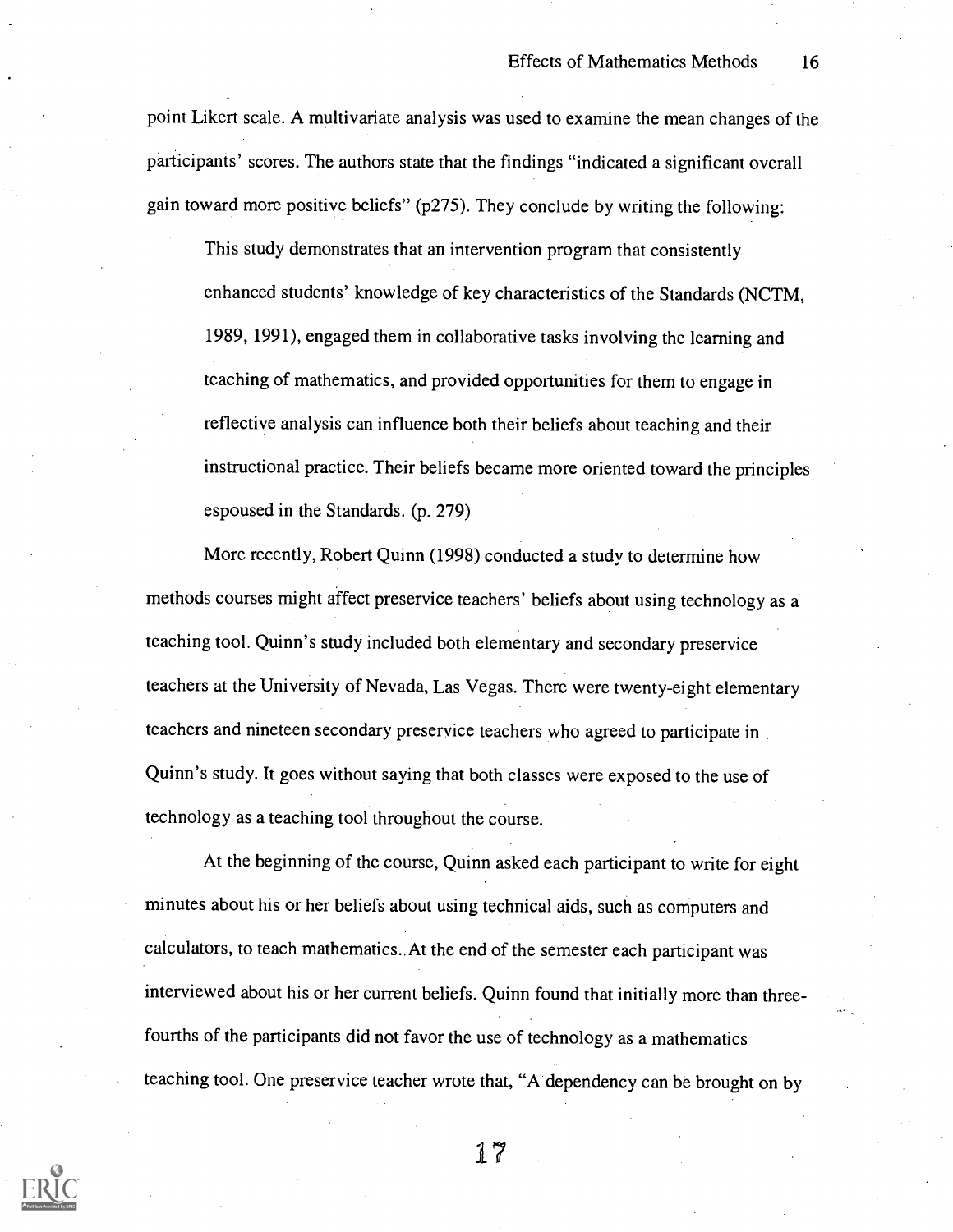excessive use of calculators. When a person constantly uses a calculator there is a tendency to become unsure of yourself. Basic math skills tend to deteriorate when not used" (Quinn, 1998, p. 376). Unfortunately, by the end of the semester Quinn found that their beliefs remained more or less unchanged. There were,however, some exceptions. For example, one participant stated, "In the beginning I thought of them (caluclators) as being crutches, but I don't think that anymore. I think they are more of a help overall and I don't think that it's so important that kids learn the actual calculations as it is they gain the understanding of what they are doing" (Quinn, 1998, p. 376).

#### **Methods**

#### Purpose and Participants

The purpose of this pilot study was to establish the foundations for a future investigation into the effects of experienced-based mathematics methods courses on the attitudes and behaviors of preservice elementary teachers. The participants in the study were 35 preservice teachers at a small church-related liberal arts college located in eastern Tennessee. Of the 35 participants, 18 were undergraduate students majoring in Elementary Education with Licensure, and 17 were graduate students in the Master of Arts in Teaching progam. At the undergraduate level, sixteen were female and two were male. At the graduate level, twelve were female and five were male. See Table 1. All of the 35 preservice teachers that were enrolled in the K-4 Mathematics Methods course and the 5-8 Mathematics Methods course agreed to participate in this study. These courses, which must be taken simultaneously, serve as an orientation to methods

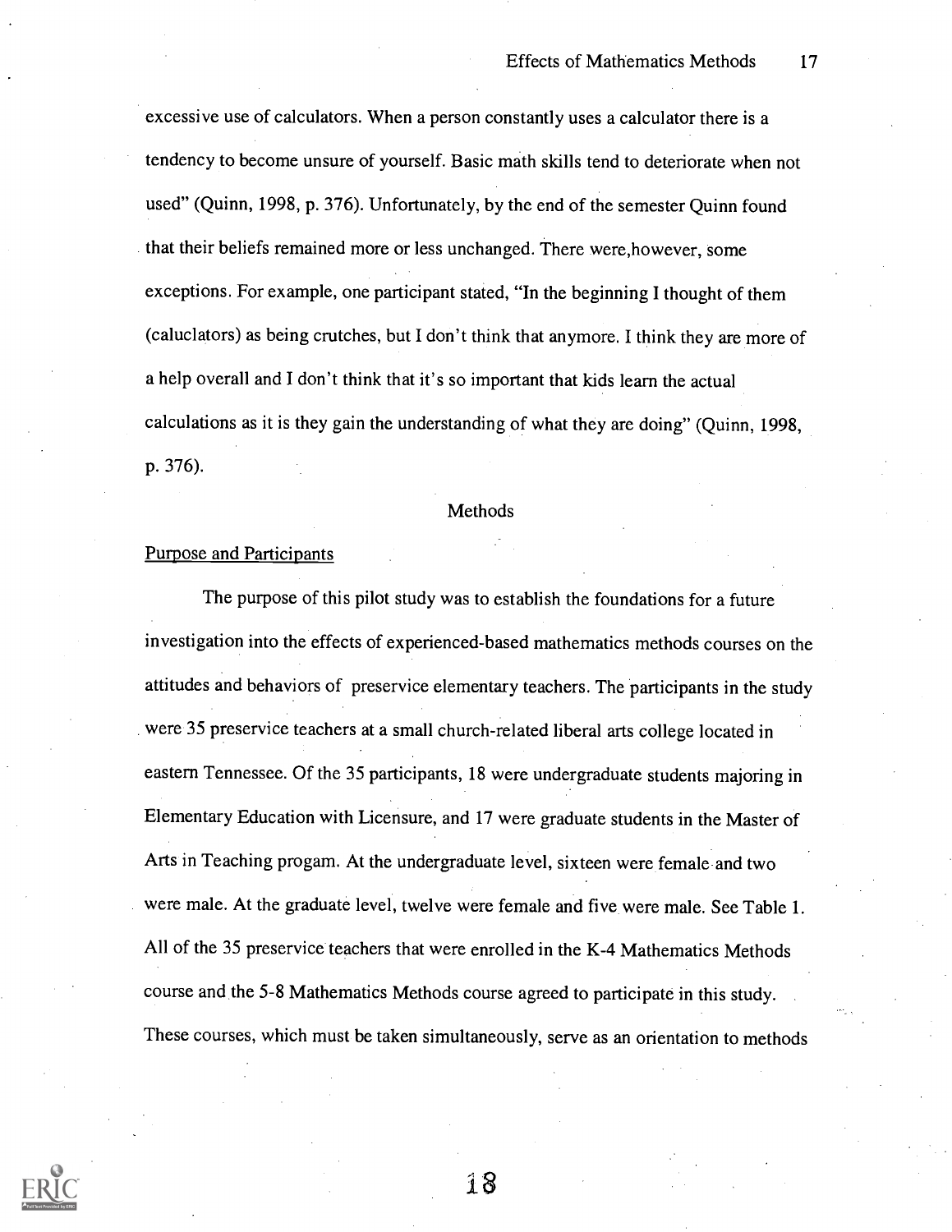and materials for teaching mathematics in the elementary and middle school. The courses in the pilot study took place during the fall semester of 2001.

|               |                    |                     | Table 1<br>Participants |                     |                     |                      |
|---------------|--------------------|---------------------|-------------------------|---------------------|---------------------|----------------------|
|               | Female -<br>number | Female -<br>percent | Male $-$<br>number      | Male $-$<br>percent | $Total -$<br>number | $Total -$<br>percent |
| Undergraduate | 16                 | 89%                 | 2                       | 11%                 | 18                  | 51%                  |
| Graduate      | 12                 | 71%                 | 5                       | 19%                 | 17                  | 49%                  |
| Total         | 28                 | 80%                 | 7                       | 20%                 | 35                  | 100%                 |

### **Setting**

For the two courses, students received a total of 4 semester credit hours, meeting for 3 hours 20 minutes each week. Throughout the sixteen-week semester the students participated in, designed, and led activities that focused on curriculum, planning, and strategies for teaching and assessing K-8 mathematics. These activities were based upon the standards proposed by the NCTM, focusing upon the process standards of problem solving, reasoning, communication, connections, and representation. The students participated in, and created, activities which included manipulatives, hands-on materials, cooperative learning, and technology. The emphasis was on small group discussions and activities, a constructivist approach to learning and doing mathematics, and reflection on readings and activities. The required text for both courses was Elementary and School Mathematics, by John A. Van de Walle (2001):

A practicum experience was also included for both the undergraduate and graduate participants. Each participant was assigned to an elementary and a middle

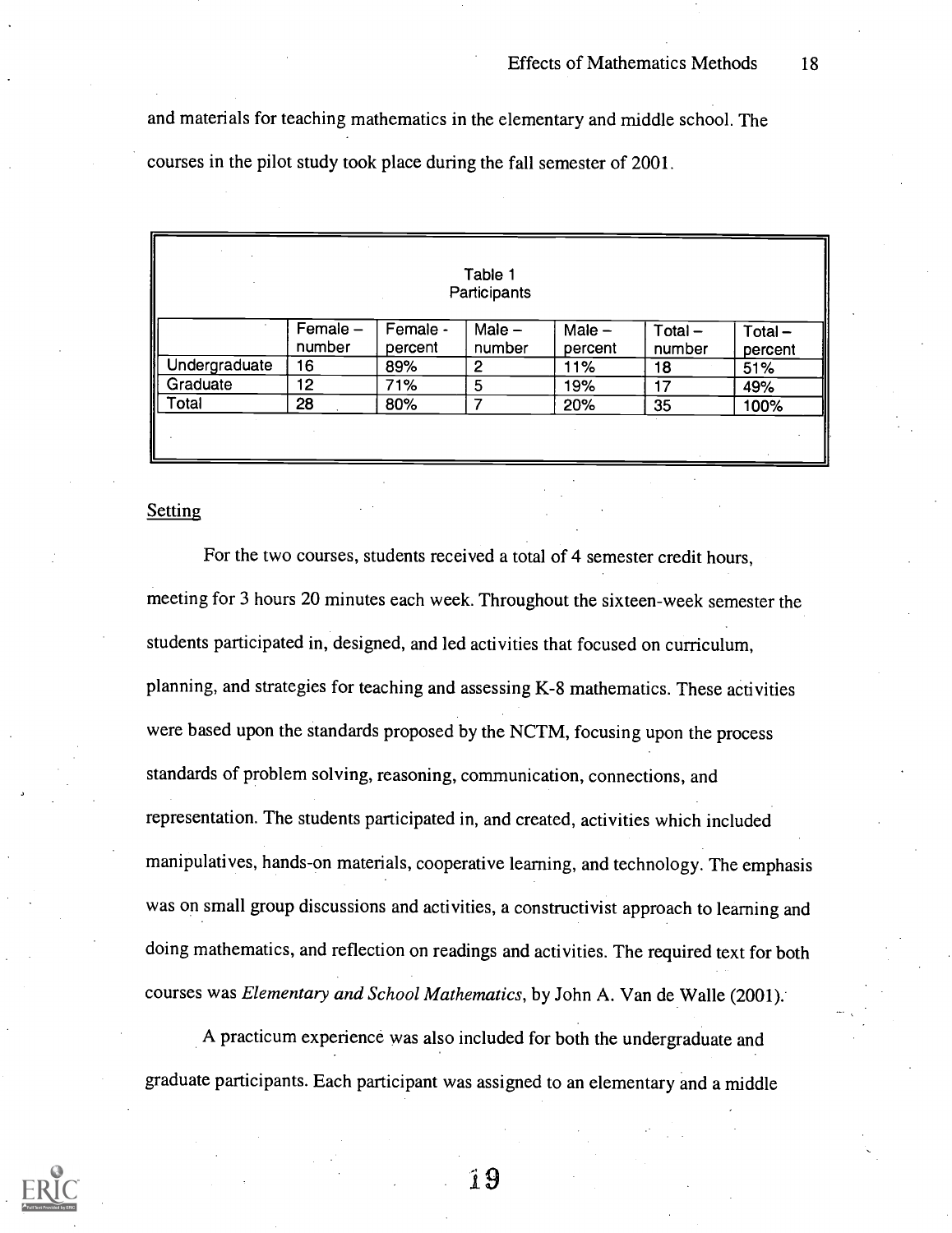school classroom where mathematics was being taught. The practicum experience required the following: at least fifty hours in the schools, eight hours of focused observations, a curriculum resource evaluation, a teacher interview, two videotaped lessons, and two teacher work samples. Participants were also required to maintain a journal for reflection.

#### **Measures**

At the beginning and end of the semester the students were asked to complete a student autobiography, a six-item questionnaire developed by the course instructor in order to assess each participant's attitudes and beliefs about mathematics and mathematics teaching (Figure 1). The questionnaire was administered during class. The participants were given as much time as they needed to complete the questionnaire. Sample items include "Things (I think) I will like most about teaching mathematics", "On a scale of 1 to 10 (low to high) my attitude toward mathematics is  $\frac{1}{\sqrt{2}}$ , and, "Where and how do you think your attitude toward mathematics was formed? Can you remember any specific events, people, or materials that turned you on to mathematics? Turned you off to mathematics?" Added to the post-assessment was the question, "How has this course (if at all) changed your attitude toward mathematics and teaching mathematics?"

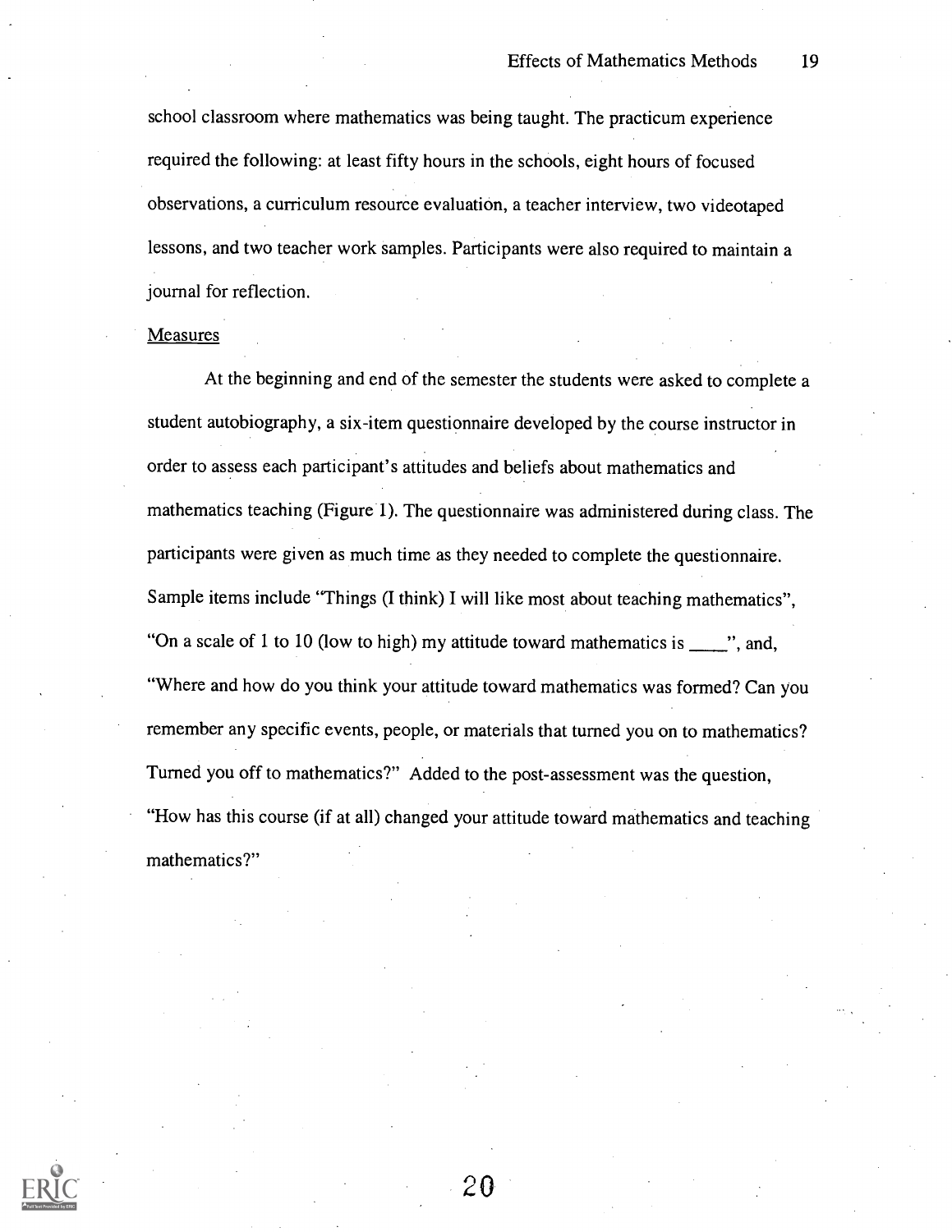#### Figure 1 K-4, 5-8 Mathematics Methods Student Autobiography

Please answer the following questions. Name

1. Things (I think) I will like most about teaching mathematics.

2. Things (I think) I will like least about teaching mathematics.

3. Given your choice of any grade level, which would you like to teach? Why?

4. On a scale of 1 to 10 (low to high) my attitude toward mathematics is

5. Where and how do you think that your attitude toward mathematics was formed? Can you remember any specific events, people, or materials that turned you on to mathematics? Turned you off?

6. In your own words, what is mathematics?

Additional data was collected from eight graduate students who had completed the program and obtained teaching positions. The information was gathered from their student teaching experiences in the spring of 2002, from comprehensive examinations fulfilling requirements of the Masters program, and with telephone surveys of those in their first year of teaching in elementary schools during fall of 2002. In each case evidence was sought that would demonstrate application of the course emphases indicated above. The survey (Figure 2) also included questions regarding the process standards, materials available and used in class, and the types of teaching strategies or activities utilized.

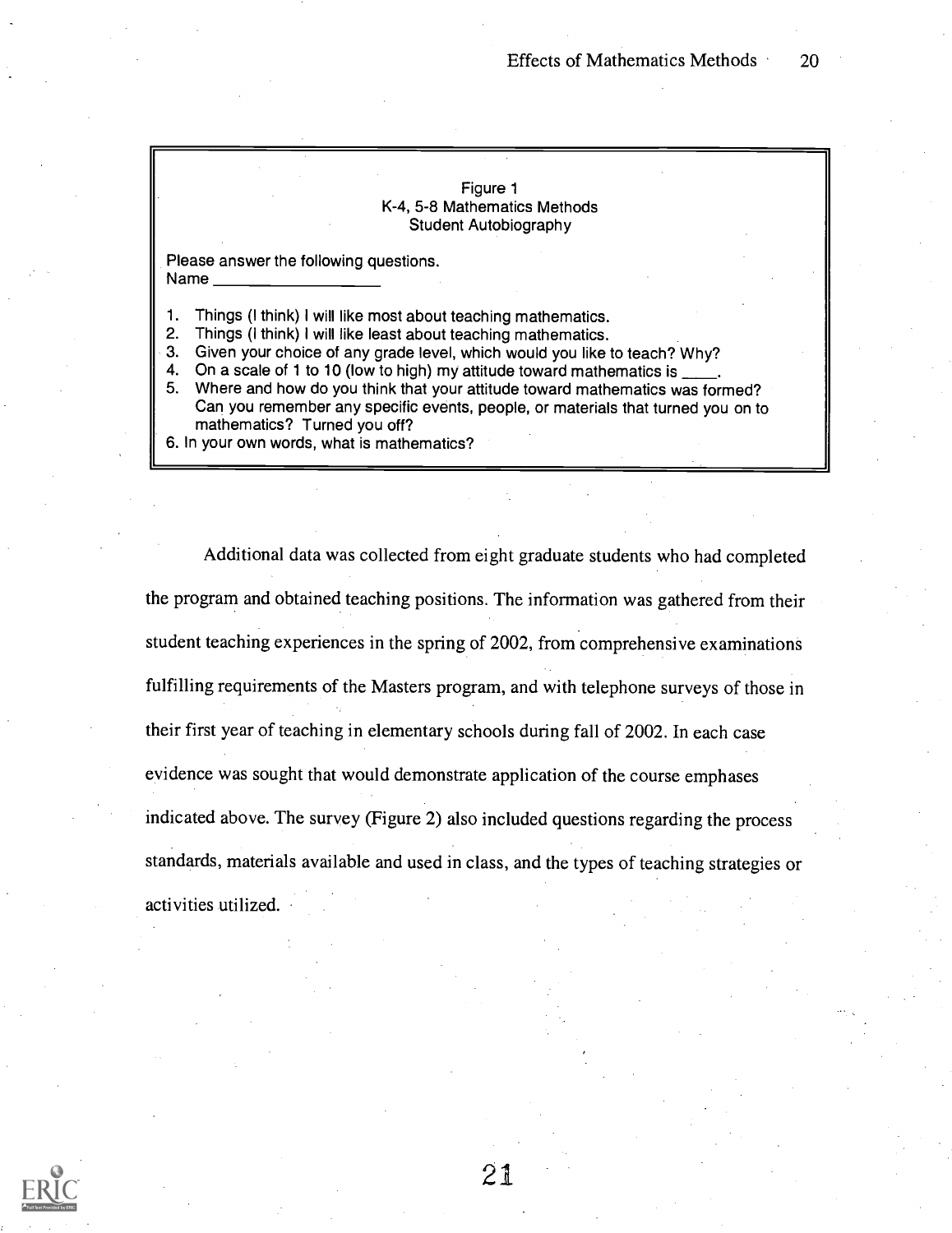|                     | Figure 2                                                                                                                                                                                                                                                                                                                                                                                                                                                                                                                                                                                                                                                                                                                                                                                                                                                                                                                                |
|---------------------|-----------------------------------------------------------------------------------------------------------------------------------------------------------------------------------------------------------------------------------------------------------------------------------------------------------------------------------------------------------------------------------------------------------------------------------------------------------------------------------------------------------------------------------------------------------------------------------------------------------------------------------------------------------------------------------------------------------------------------------------------------------------------------------------------------------------------------------------------------------------------------------------------------------------------------------------|
|                     | K-4, 5-8 Mathematics Methods                                                                                                                                                                                                                                                                                                                                                                                                                                                                                                                                                                                                                                                                                                                                                                                                                                                                                                            |
|                     | <b>Beginning Teacher Survey</b>                                                                                                                                                                                                                                                                                                                                                                                                                                                                                                                                                                                                                                                                                                                                                                                                                                                                                                         |
| Name                | <u> 1980 - Andrea Andrew Amerikaansk konst</u>                                                                                                                                                                                                                                                                                                                                                                                                                                                                                                                                                                                                                                                                                                                                                                                                                                                                                          |
| School_             | <u> 1989 - Johann Harry Barn, mars ar breist fan de Fryske kommunent († 1951)</u>                                                                                                                                                                                                                                                                                                                                                                                                                                                                                                                                                                                                                                                                                                                                                                                                                                                       |
|                     |                                                                                                                                                                                                                                                                                                                                                                                                                                                                                                                                                                                                                                                                                                                                                                                                                                                                                                                                         |
|                     | 1. Which of the following topics have been covered in your class this year? Please<br>indicate how often the topic is covered - frequently, sometimes, hardly ever or<br>never.<br>Working with and solving problems to build new mathematical knowledge using<br>$\bullet$<br>a variety of strategies in situations within and without mathematics.<br>Learning to reason and construct mathematical arguments.<br>٠<br>Connections among mathematical ideas and in contexts outside mathematics.<br>$\bullet$<br>Mathematical representations to organize, record, and communicate as well as<br>to model physical, social, and mathematical phenomenon.<br>2. Which of the following materials are available for your mathematics class?<br>Computers<br>$\bullet$<br>Use of manipulatives and lab equipment<br>٠<br>Use of textbooks and supplemental resources that provide for active<br>$\bullet$<br>involvement by the students |
| ٠<br>٠<br>$\bullet$ | Calculators<br>3. Which of the following materials are used in your mathematics class?<br>Computers<br>Use of manipulatives and lab equipment.<br>Use of textbooks and supplemental resources that provide for active<br>involvement by the students<br>Calculators                                                                                                                                                                                                                                                                                                                                                                                                                                                                                                                                                                                                                                                                     |
|                     | 4. How often do your students do the following types of activities?<br>Listening to the teacher explanations and taking notes<br>Completing worksheets or pages from the textbook<br>Talking about math problems as a whole class<br>Working together, in small groups, to solve math problems<br>Discussing or defending different approaches to solving problems<br>Writing assignments on math problems<br>Making oral presentations about math<br>Working on projects<br>Learning about mathematics through real-life problems                                                                                                                                                                                                                                                                                                                                                                                                      |
|                     |                                                                                                                                                                                                                                                                                                                                                                                                                                                                                                                                                                                                                                                                                                                                                                                                                                                                                                                                         |

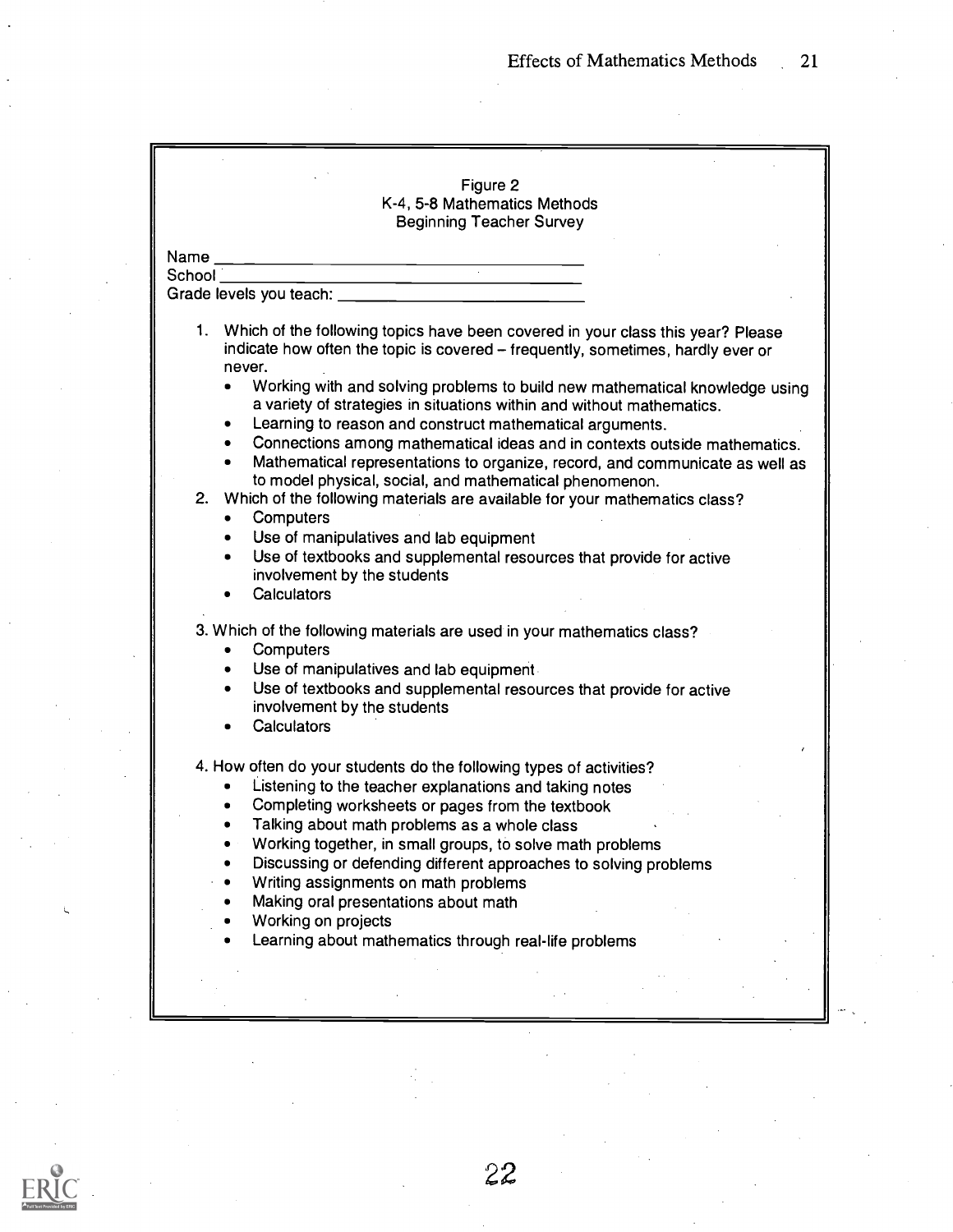#### Results of

Responses to the bibliography questions prior to the course varied more than responses following the course (Figure 3). Before the course, the top two responses to the question related to what they would like most about teaching mathematics indicated that the participants would like using different activities and manipulatives (29%), and seeing their students understand a concept (20%). Other responses included being fun, relating to everyday life, helping children master new concepts, building their own selfconfidence as they teach concepts to others, and teaching specific concepts. One graduate participant wrote that what he would enjoy the most would be "trying to present a more positive math experience for my students" than he had experienced. The post assessment responses were 60% for using hands-on activities and manipulatives.

Next, the participants were asked to cite the things that they thought they would like least about teaching mathematics. Before the course, 68% responded with one of the following: teaching a specific content area (most listed geometry), mastering new concepts themselves, and making mathematics easy to understand. Teaching unreceptive students, not knowing how to help a struggling student, drilling students, and preparing students for standardized tests were also listed. After the course, two categories of responses came from 71% of the participants: not being able to reach, interest, motivate students and not being comfortable with the mathematical concepts, especially algebra. An undergraduate student stated, "In the upper grades, the hardest math that involves standards and algebra because I am not very good at math myself.....At least I am not as afraid as I was." Other responses included assessment

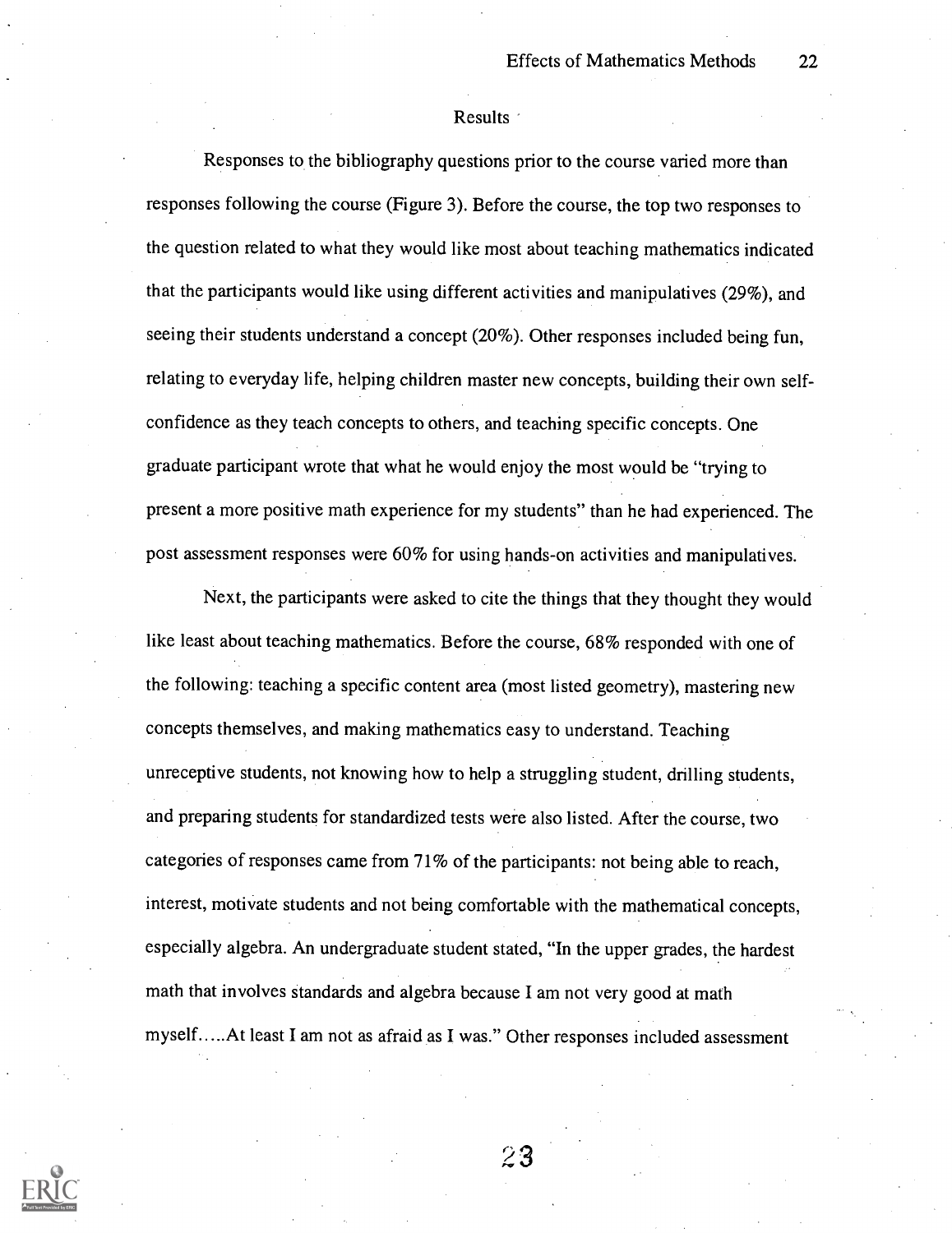issues such as homework, grades and standardized tests; making it fun and interesting, especially in the upper grades; and being able to "think outside the box."

For the third question, the participants were asked to pick, given any choice of grade level, the grade that they thought they would like to teach. Prior to the course 80% of the participants chose K-4, compared to 69% afterward. Those choosing grades 5-8 increased from 20% to 31%.

Attitudes toward mathematics were rated on a scale of 1 to 10 (low to high). As indicated in Table 2, the pre-assessment mean for all participants was 6.36, with a standard deviation of 2.53. The mean for the undergraduate participants was 6.83 and the mean for the graduate participants was 5.85. The standard deviation for the undergraduate and graduate participants was 2.43 and 2.6, respectively. Mean scores on the post-assessment were 7.56 (SD = 1.62), 8.02 (SD = 1.31), and 7.15 (SD = 1.82) for all participants, undergraduate students and graduate students, respectively.

|                  |                | Table 2<br>Means and Standard Deviations for Attitude Scores |                    |                           |
|------------------|----------------|--------------------------------------------------------------|--------------------|---------------------------|
|                  | Means          |                                                              |                    | <b>Standard Deviation</b> |
|                  | Pre-Assessment | Post-Assessment                                              | Pre-<br>Assessment | Post-Assessment           |
| All participants | 6.36           | 7.56                                                         | 2.53               | 1.62                      |
| Undergraduates   | 6.83           | 8.02                                                         | 2.43               | 1.31                      |
| <b>Graduates</b> | 5.85           | .7.15                                                        | 2.6                | 1.82                      |

Analysis of variance (ANOVA) revealed that there were significant differences,  $p < 0.5$ (Table 3). T-tests revealed that the differences in pre- and post-course undergraduate

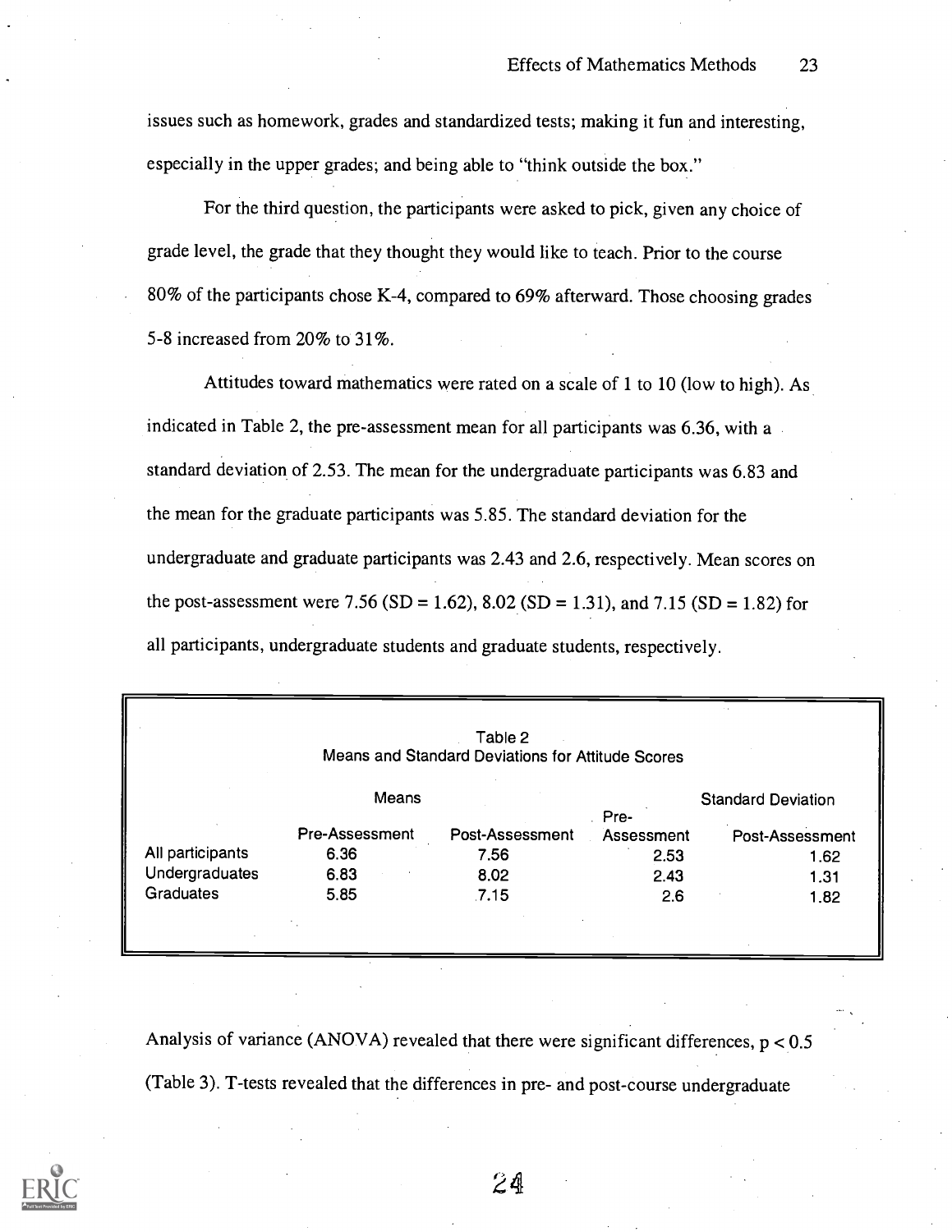scores, pre- and post-course graduate scores, pre-scores for undergraduates and graduates, and post-scores for undergraduates and graduates were not statistically significant.

|                                     |                     | Table 3<br><b>Analysis of Variance</b>                |                                  |                                         |
|-------------------------------------|---------------------|-------------------------------------------------------|----------------------------------|-----------------------------------------|
| Source<br>Model<br>Error<br>C Total | DF<br>3<br>66<br>69 | Sum of Squares<br>42.21704.<br>291.00082<br>333.21786 | Mean Square<br>14.0723<br>4.4091 | F Ratio<br>3.1917<br>Prob > F<br>0.0292 |
|                                     |                     |                                                       |                                  |                                         |

Although the differences were not statistically significant between any of the pertinent groups, practical significances did exist. By calculating the effect size as defined by Gall, Gall, and Borg (1999, p. 167), and establishing .33 or larger as indicating practical significance (p. 72), it was determined that differences in all groups did result in practical significances (Table 4). The largest difference was in the undergraduate scores before and after the course, with the differences in graduate student scores second in size. Taken in conjunction with the qualitative date gathered from the other sources, it can be determined that the observed results are sufficient to have implications for practice.

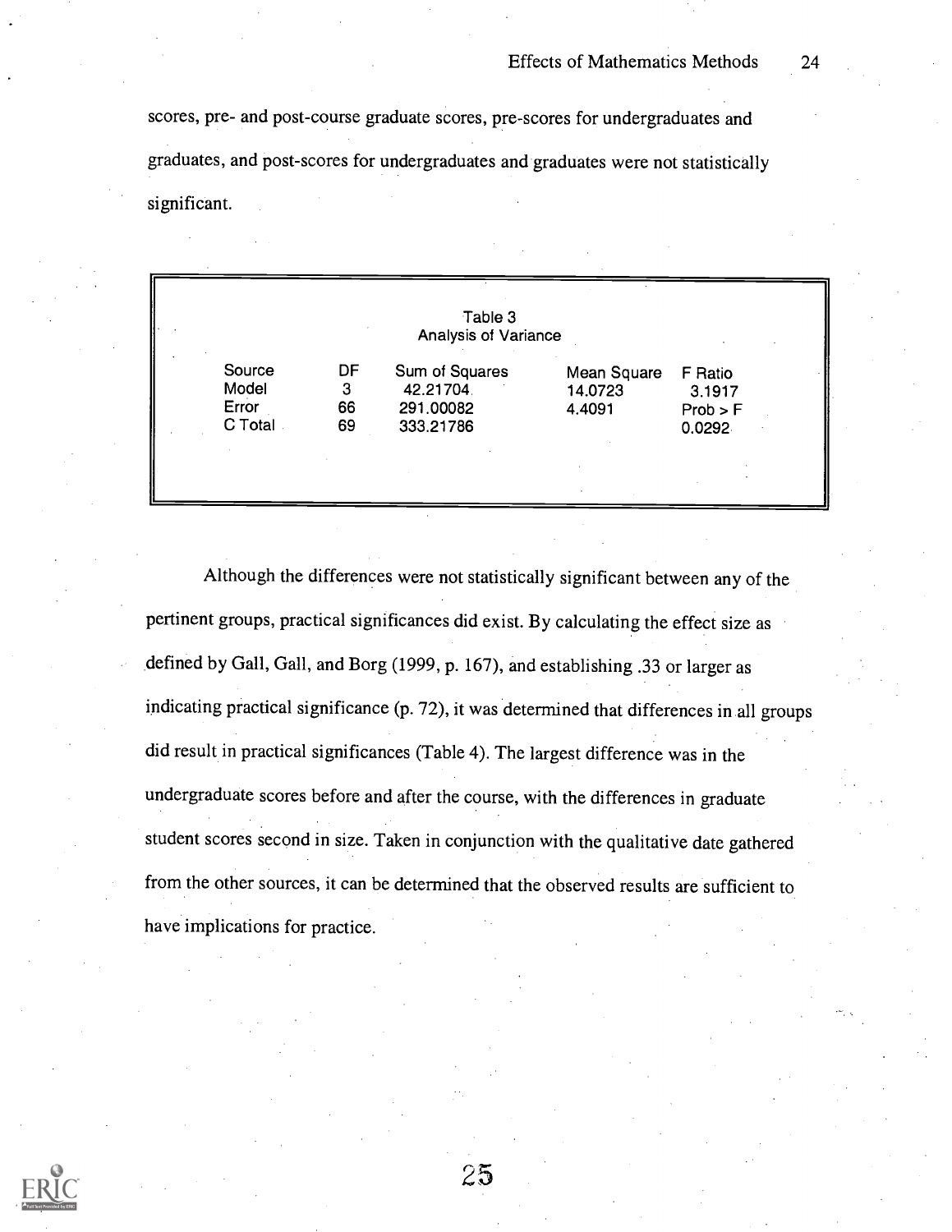| Table 4                           |          |
|-----------------------------------|----------|
| <b>Effect size Between Groups</b> |          |
| All participants pre and post     | 0.578313 |
| Graduates pre and post            | 0.588235 |
| Undergraduate pre and post        | 0.636364 |
| Graduates and undergraduates pre  | 0.389662 |
| Graduates and undergraduates post | 0.555911 |

To determine the factors relating to attitude, the participants were asked, "Where and how do you think that your attitudes toward mathematics was formed? Can you remember any specific events, people, or materials that turned you on to mathematics? Turned you off to mathematics?" Fifty four percent of the participants (twelve undergraduates and seven graduates) attributed their attitudes toward mathematics to experiences with teachers. Three undergraduates and four graduates (20%) stated that their attitudes toward mathematics were a result of their own personal abilities in mathematics. An additional 14%, two undergraduates and three graduates, claimed that their attitudes toward mathematics were a result of their parents' influence upon them. Others claimed that their attitude toward mathematics was developed throughout their school career, by specific topics, and through the use of manipulatives. In response to this question after the course, two participants responded that their attitudes toward mathematics had changed as a result of the methods courses. One participant wrote, "Before this class and my practicum experiences, I had a very negative outlook on math. Frankly, I hated it. Now I realize that math can be fun!"

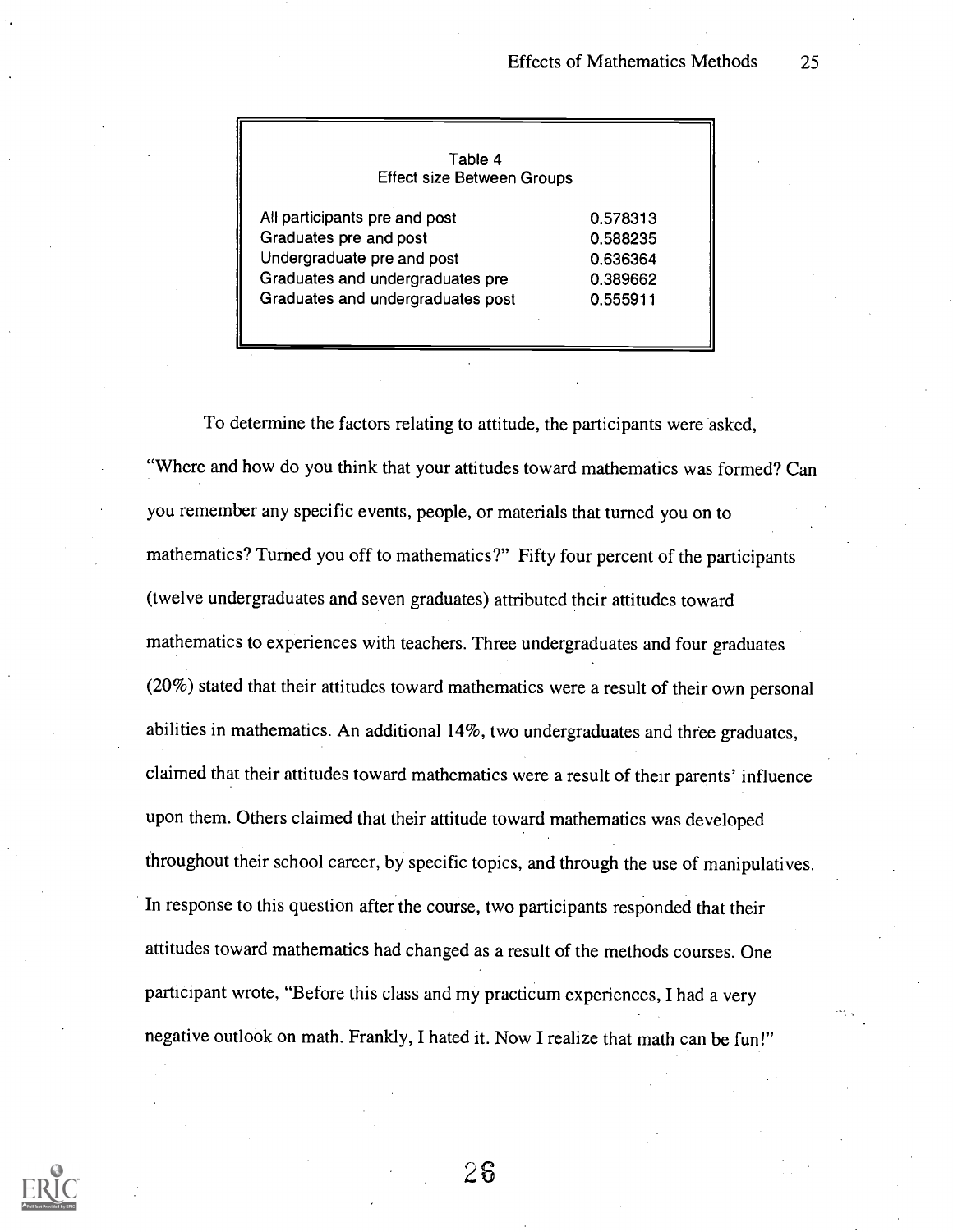Finally, the participants were asked to define mathematics. The pre-assessment questionnaire showed that 24 participants (11 undergraduates and 13 graduates), 69%, defined mathematics as being the study of numbers and how they relate to one another. Seventeen percent (five undergraduates and one graduate) defined mathematics as the study of everyday life skills, such as balancing a checkbook. One participant, an undergraduate, stated that, "Math is a conglomeration of problems, solutions, and life applications." Others definitions of mathematics included problem solving and pattern recognition. The post-assessment indicated only two participants restated the definition as the study of numbers and how they relate to one another. Two definitions received 34% of the responses: the study of patterns, and problem solving and discovery. The next most frequent response (23%) was learning concepts related to everyday life. The change in perception can be seen in the response of one participant, "Mathis problem solving! I used to think that it was just numbers. But now I see that it includes so much more!"

A seventh question, which referred specifically to the effectiveness of the mathematics methods course, was added to the post-assessment questionnaire. It asked, "How has this course (if at all) changed your attitude toward mathematics and teaching mathematics?" Seventeen undergraduates and fifteen graduates (91%) wrote that their attitudes toward mathematics and teaching mathematics had changed as a result of the methods course. They wrote that they now had a more positive attitude toward mathematics and teaching mathematics and felt less nervous about teaching mathematics. For example, one graduate wrote, "It has changed my attitude. I feel more confident in my mathematical abilities and so I am a lot more comfortable and even

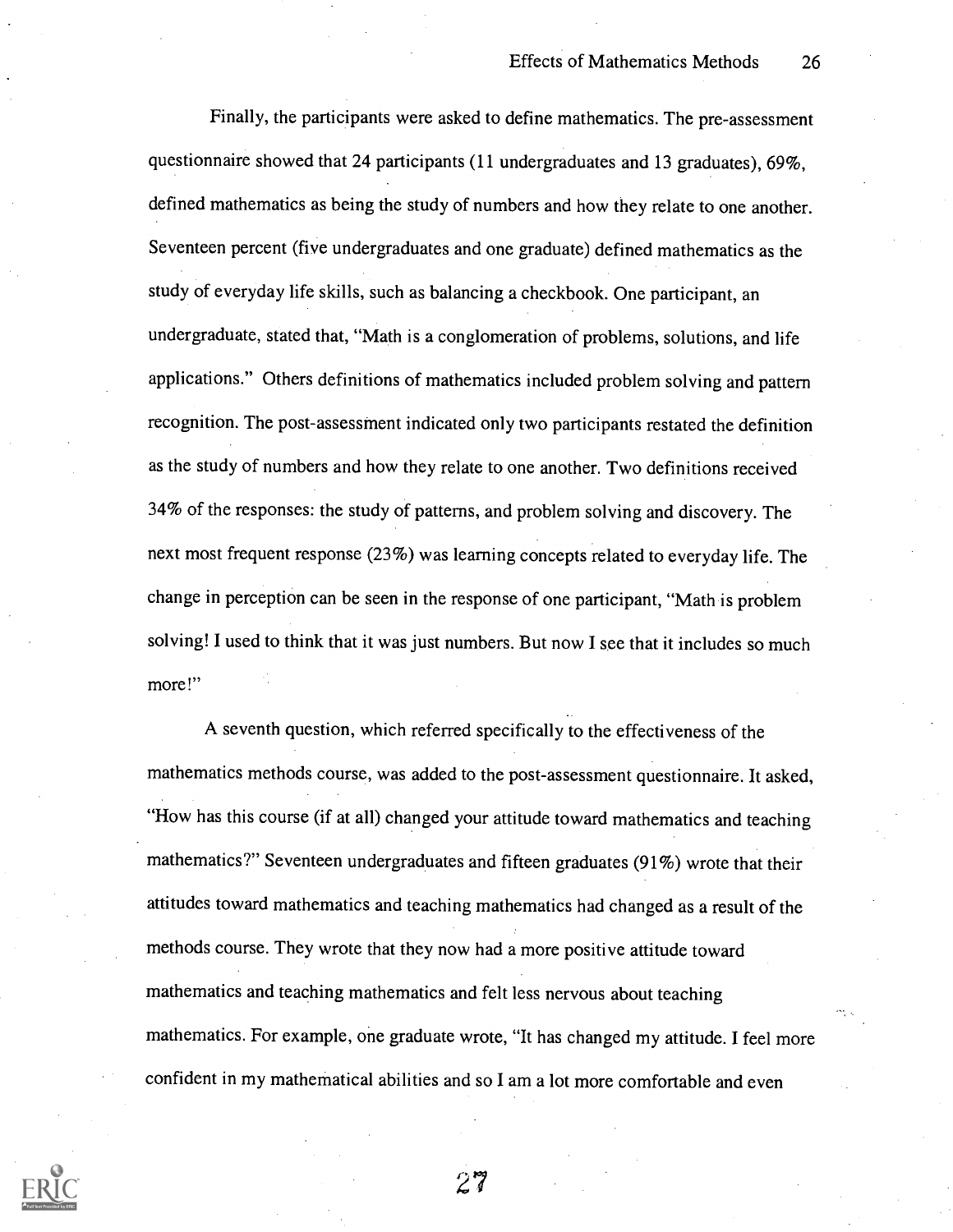excited about teaching math." An undergraduate responded, " I have a much better attitude because I have developed several ideas on how to make math fun and interesting." Two participants, an undergraduate and a graduate, stated that they now realized that teaching mathematics was going to be more complicated than they had previously thought and that they still lacked the needed confidence. One participant, a graduate, wrote that her attitude had not really been changed by the methods course.

Demonstration of the focus criteria used in mathematics lessons and the NCTM process standards emphasized during the course were sought from activities following the course: from student teaching observations and evaluations, from responses to comprehensive examinations and from surveys given to beginning teachers. This data was collected from eight graduate students who had already completed their programs and obtained licenses. Documentation from student teaching packets revealed that positive comments relating to mathematics were found regarding six of the participants. Evidence was found that four had used manipulatives, hands-on materials, cooperative learning, and calculators. They used a variety of teaching strategies that made connections to the real-world and provided multiple representations for the mathematical situations being addressed. Responses to comprehensive examination questions from three participants referred to the process standards put forth by NCTM as important to mathematics teaching. One participant stated that it was important to create a "community where students can learn through doing, not lecture."

The follow-up survey from six of the eight participants as they progressed through their first year of teaching also indicated a continuance of the behaviors and attitudes focused upon in the course. More than two-thirds responded that they

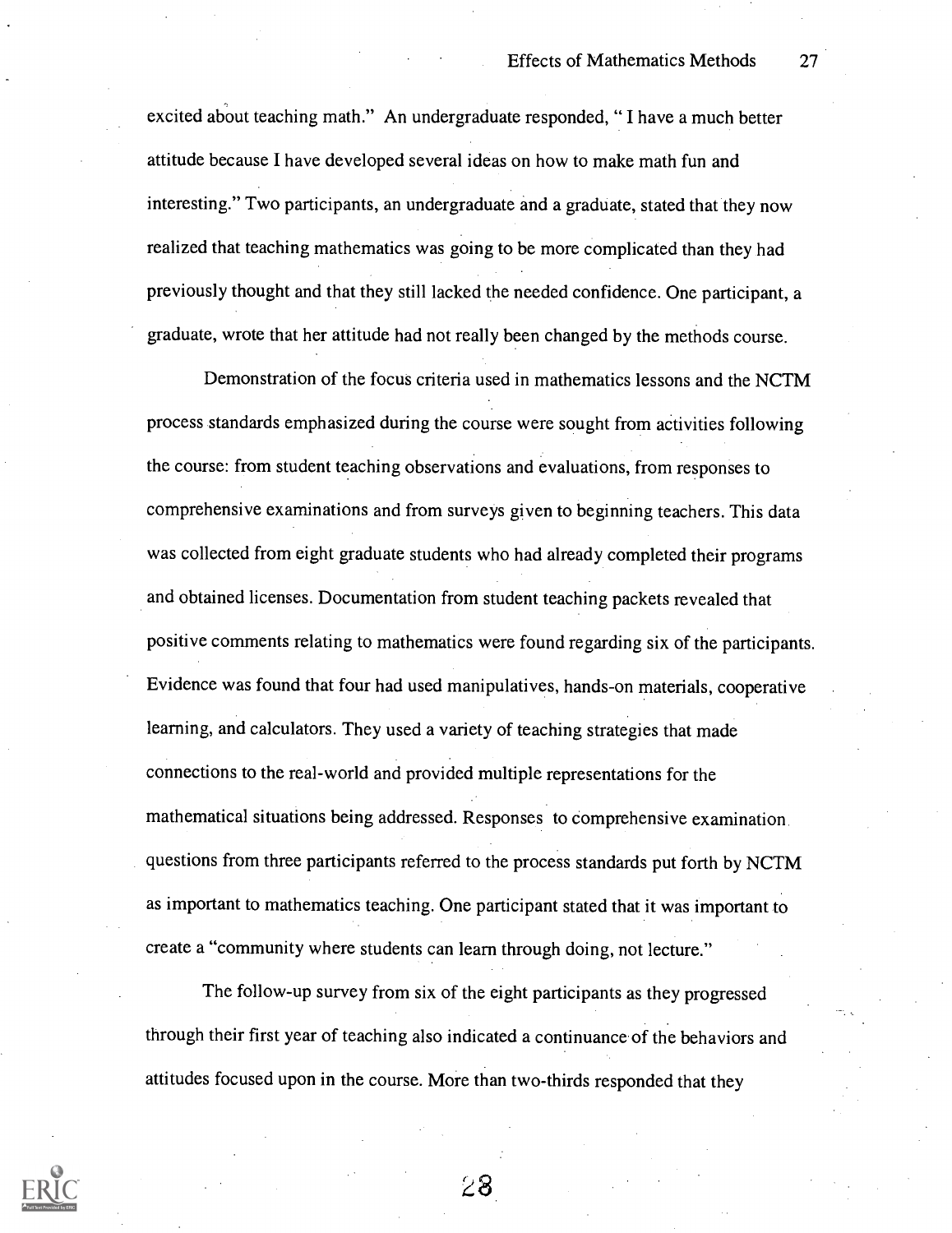frequently used problem solving strategies and situations, and made connections among mathematical ideas and in contexts outside mathematics. Five helped their students reason and construct mathematical arguments frequently or sometimes. All six respondents frequently or sometimes taught students to use mathematical representations to organize, record, communicate or model data or problems. Eightythree percent use manipulatives and resources that provided for active involvement by their students. Calculators were sometimes used by 50%, but computers were rarely used. Four or more of the beginning teachers talked about problems with the whole class, used cooperative learning groups, encouraged students to defend approaches and answers, and used real-life problems. They did not use written assignments, oral presentations, or projects with students frequently.

#### Discussion

The data reported from this pilot study demonstrate that experienced-based methods courses can have an impact on the attitude and behavior of preservice teachers. Activities conducted in class as well as the lessons created and implemented by the preservice teachers allowed these participants to experience a constructivist approach to teaching and learning mathematics. In addition to the change of responses recorded in the pre- and post-course questionnaire, retention of improved attitudes and behaviors can be seen as much as a year later as participants conducted their own classrooms.

Initial questionnaires indicate that preservice teachers enter methods courses with a moderate level of anxiety or poor attitudes toward mathematics, as indicated in the literature. Future studies could delineate more clearly between anxiety and attitude by using the MARS or Aiken's Revised Mathematics Attitude Scale. In addition, the

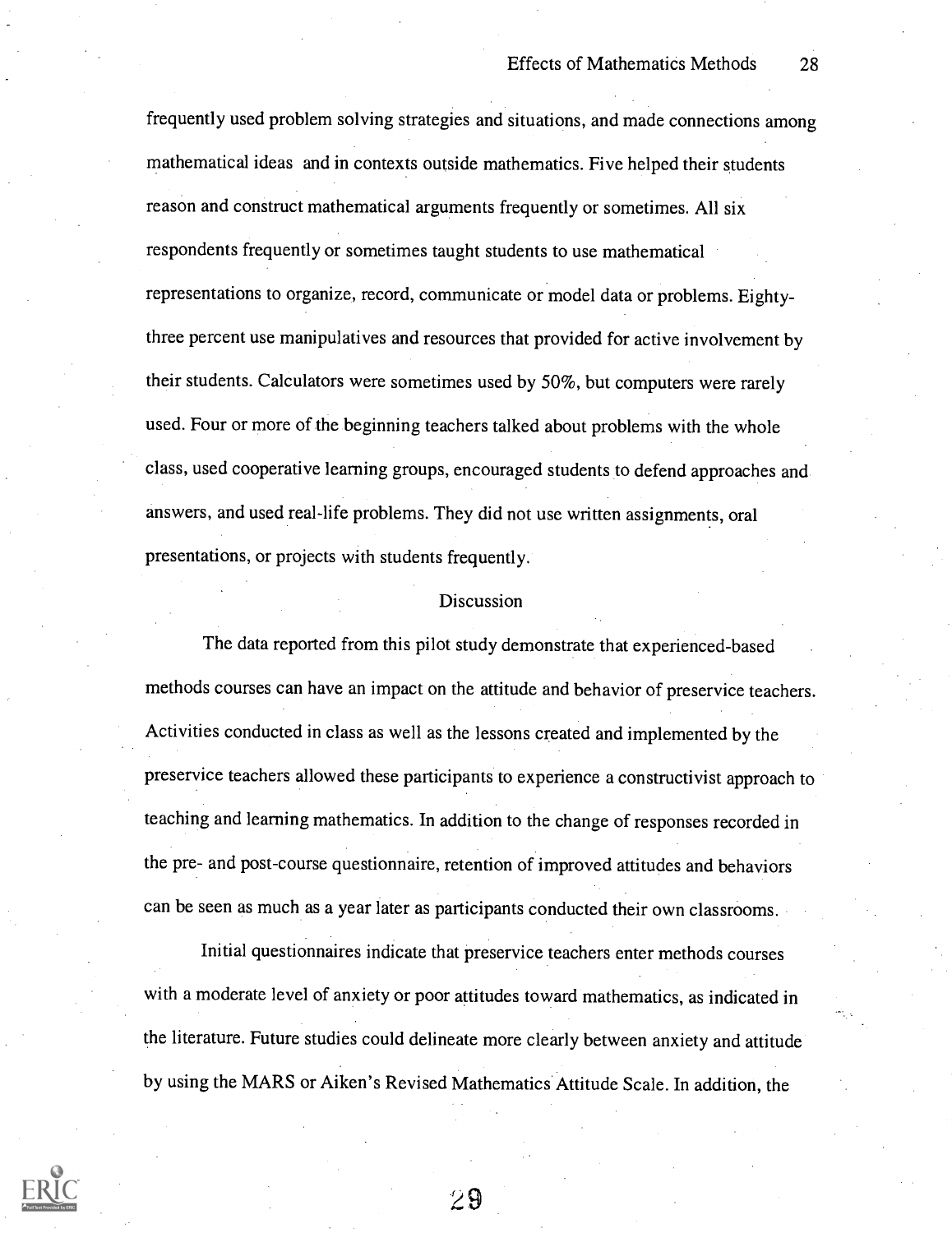link between anxiety and poor academic performance in mathematics would be of interest.

Comparison of the questionnaires before and after the course confirms that attitudes for undergraduate students as well as graduate students, traditional and nontraditional students, can be impacted by an experienced-based methods course. The ages of the participants ranged from 21 to over 40. Future studies should include more demographic information about the participants.

The participants looked forward to presenting mathematics concepts and skills with activities and hands-on materials after experiencing that type of mathematics themselves. They were, however, made more aware of the difficulties of engaging their students in these types of activities, and the risk needed to create a community of learners.

Although responses to the question of what they would dislike included topics such as algebra, many of the participants were more willing to teach the upper grades. The field experience probably had as much to do with this change as the course. Future studies could explore this aspect of change.

The self-reported attitude scores also support the conclusion that these preservice teachers felt better about teaching mathematics, even if they were not sure of their own conceptual knowledge. Taking the risk and being confident in their ability to acquire the knowledge were welcome changes.

Another indication of a change in attitude toward mathematics can be seen by the definitions of mathematics before and after the course. The change from the study of numbers to the study of patterns, problem solving, and relationships to real life.

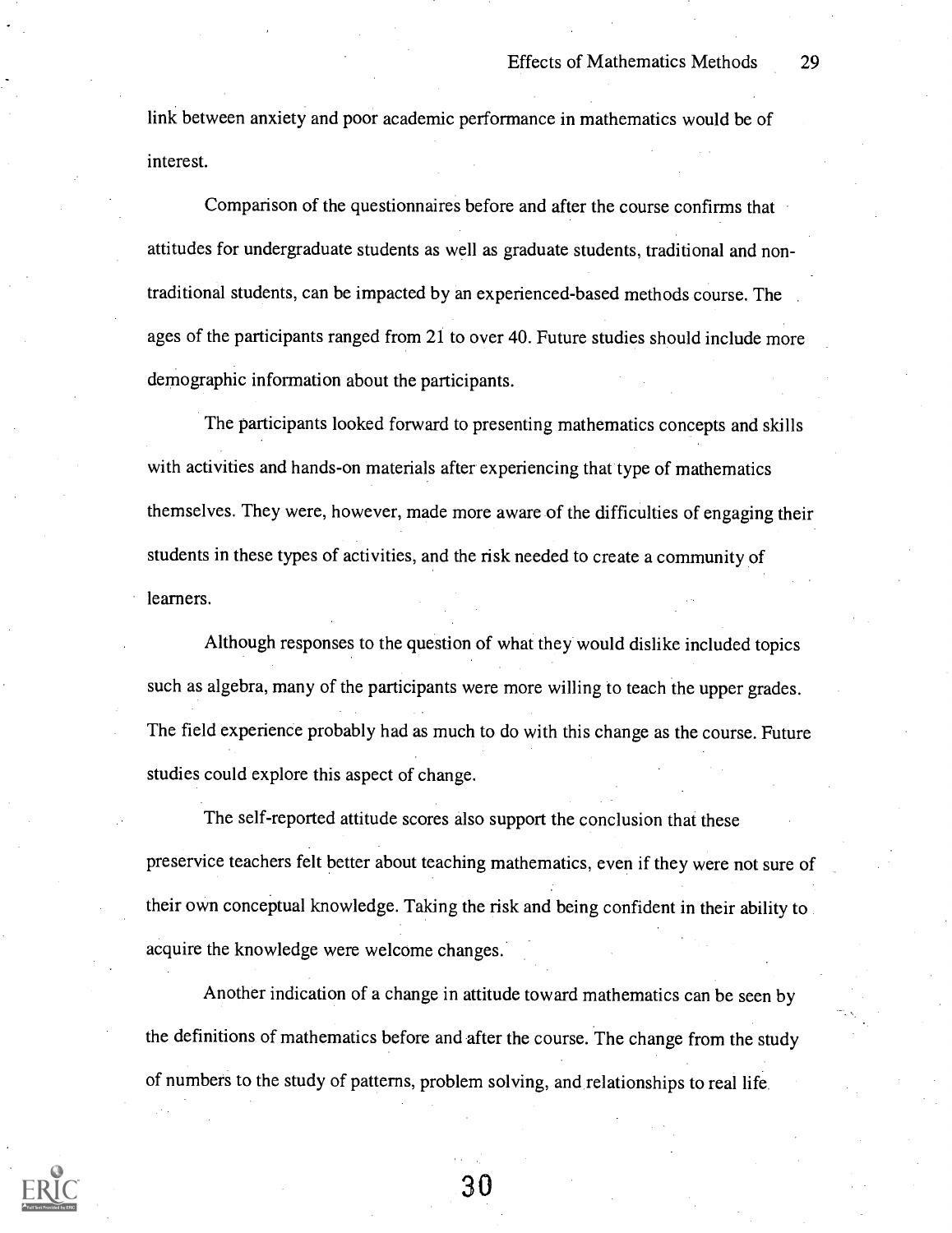demonstrates a different perception of mathematics. As one student said, "Mathematics can be as fun as the teacher makes it." Participants' positive comments regarding the impact of the course are reflected throughout responses to other questions. Words, however, are not enough to ensure the impact of the course; evidence of behaviors that reflect these words is critical.

Although the number of participants followed through student teaching, graduation, and the beginning year of teaching was small, retention of attitudes and behaviors could be seen. It is important that the beliefs strengthened in a mathematics methods class carry forward to actually teaching experience, not only saying the right words, but demonstrating those beliefs and attitudes through behaviors. It has been said that teachers teach as they were taught. Experiences in a methods course such as that described in this paper, and in many studies of courses seen in the literature, are imperative to provide the models to be emulated by new mathematics teachers.

In response to the call for reform in mathematics education mathematics methods courses are providing the opportunity for many preservice teachers to experience a constructivist approach to the teaching and learning of mathematics. Preservice teachers enter these courses with preconceived attitudes, anxieties, and beliefs toward mathematics and mathematics teaching. These preformed dispositions are a direct result of their own traditional school experiences, and they tend to remain resistant to change. Fortunately, research studies have shown that change is possible. Preservice teachers' level of anxiety can be significantly reduced as a result of an experienced based mathematics methods course. Preservice teachers' negative attitudes can also change as a result of a nontraditional mathematics methods course. This is

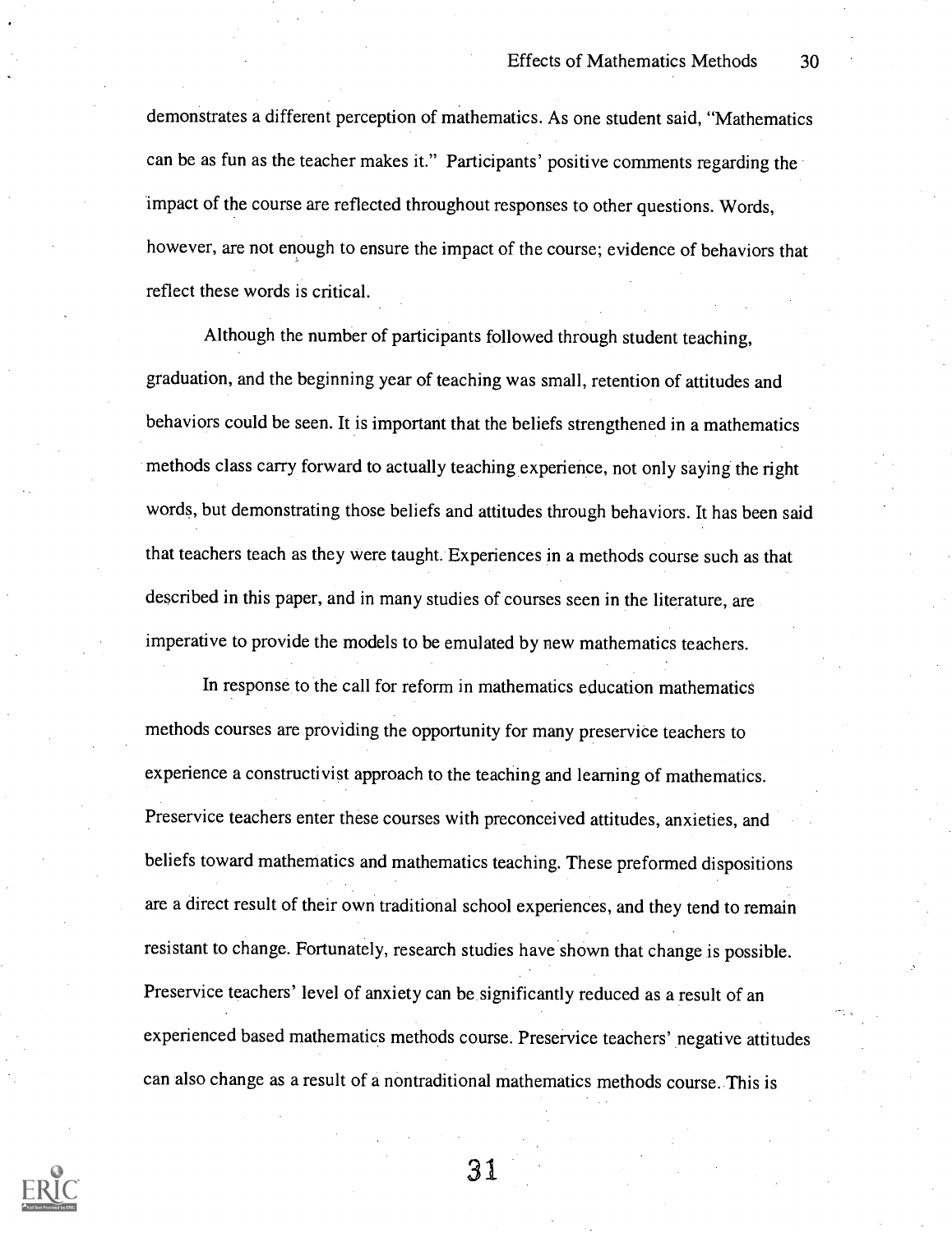important because a teacher's attitude can have an incredible affect on their teaching performance and their students' attitudes and academic performance. Also, preservice teachers' pedagogical beliefs can change from a traditional to a more constructivist approach as a result of a mathematics methods course geared toward the NCTM Standards. Finally, researchers do not agree on the impact that mathematics content knowledge possessed by preservice teachers has upon their performance as a teacher. Some call for more content oriented classes due to a lack of sufficient content knowledge, while others claim that mathematics methods courses are the key for producing effective mathematics teachers.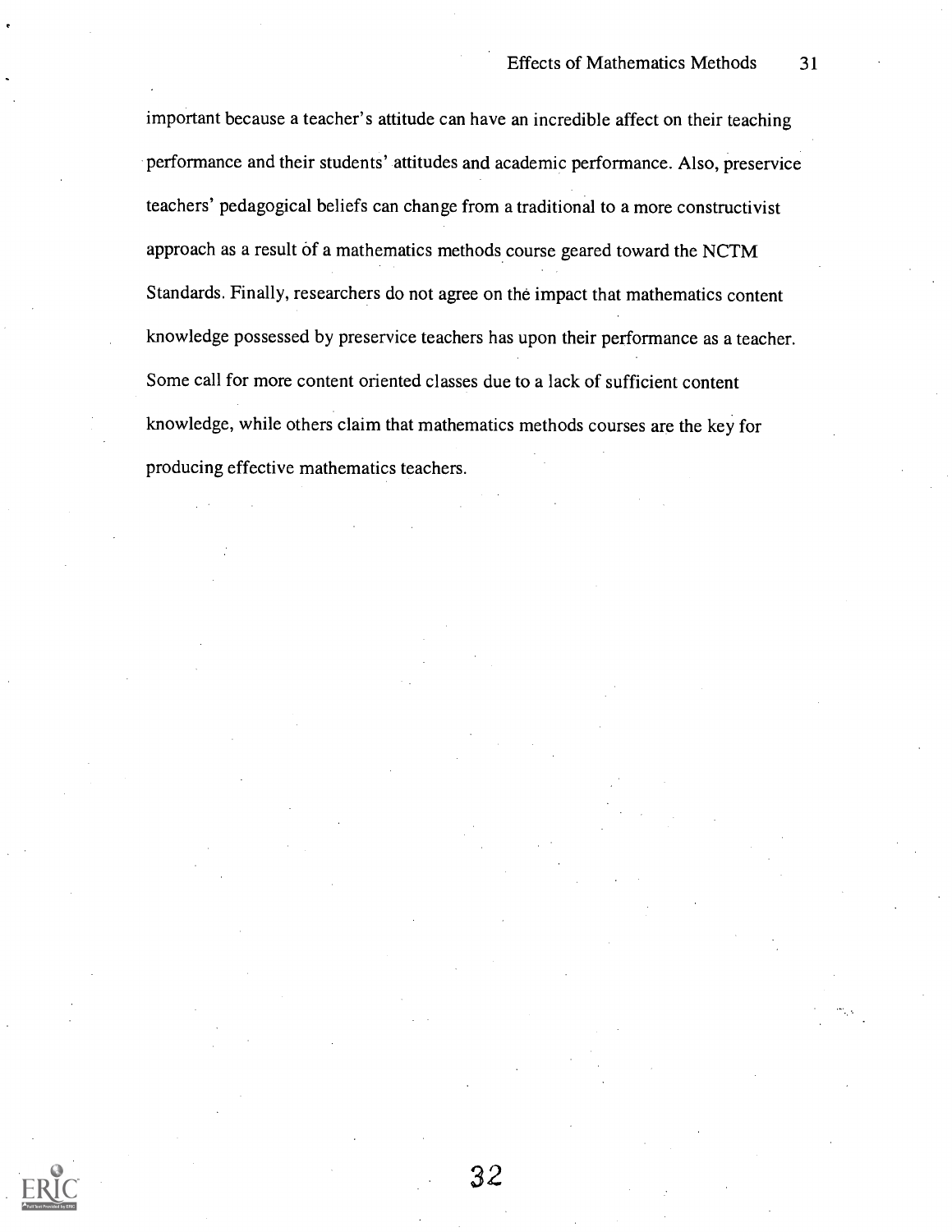#### References

- Benbow, R. M. (1993). Tracing mathematical beliefs of preservice teachers through integrated content-methods courses. Atlanta, GA: American Educational Research Association. (ERIC Document Reproduction Service No. ED388638)
- Civil, M. (1992). Prospective elementary teachers' thinking about teaching mathematics. San Francisco, CA: American Educational Research Association. (ERIC Document Reproduction Service No. ED353135)
- Conrad, K. S., & Tracy, D. M. (1992). Lowering preservice teachers' mathematics anxiety through an experience based mathematics methods course. (ERIC Document Reproduction Service No. ED355099)
- Gall, J. P., Gall, M. D., & Borg, W. R. (1999). Applying educational research: A practical guide  $(4^{th}$  ed.). New York: Longman.
- Hadfield, 0. D., Littleton, C. E., Steiner, R. L., & Woods, E. S. (1998). Predictors of preservice elementary teacher effectiveness in the micro-teaching of mathematics lessons. Journal of Instructional Psychology, 25, 34-47.
- Hong, E. (1995). Preservice elementary teachers' conceptions about teaching and word problem solving: The effect of methods instruction. San Francisco, CA: American Educational Research Association. (ERIC Document Reproduction Service No. ED388385)
- Langrall, C. W., Thornton, C. A., Jones, G. A., & Malone, J. A. (1996). Enhanced pedagogical knowledge and reflective analysis in elementary mathematics teacher education. Journal of Teacher Education, 47, 271-282.
- Quinn, R. J., (1997). Effects of mathematical methods courses on the mathematical attitudes and content knowledge of preservice teachers. The Journal of Educational Research, 91, 108-113.
- Quinn, R. J. (1998) Technology: Preservice teachers' beliefs and the influence of a mathematics methods course. The Clearing House, 71, 375-377.
- Quinn, R. J. (1998). The influence of mathematics methods courses on preservice teachers' pedagogical beliefs concerning manipulatives. The Clearing House, 71, 236-238.

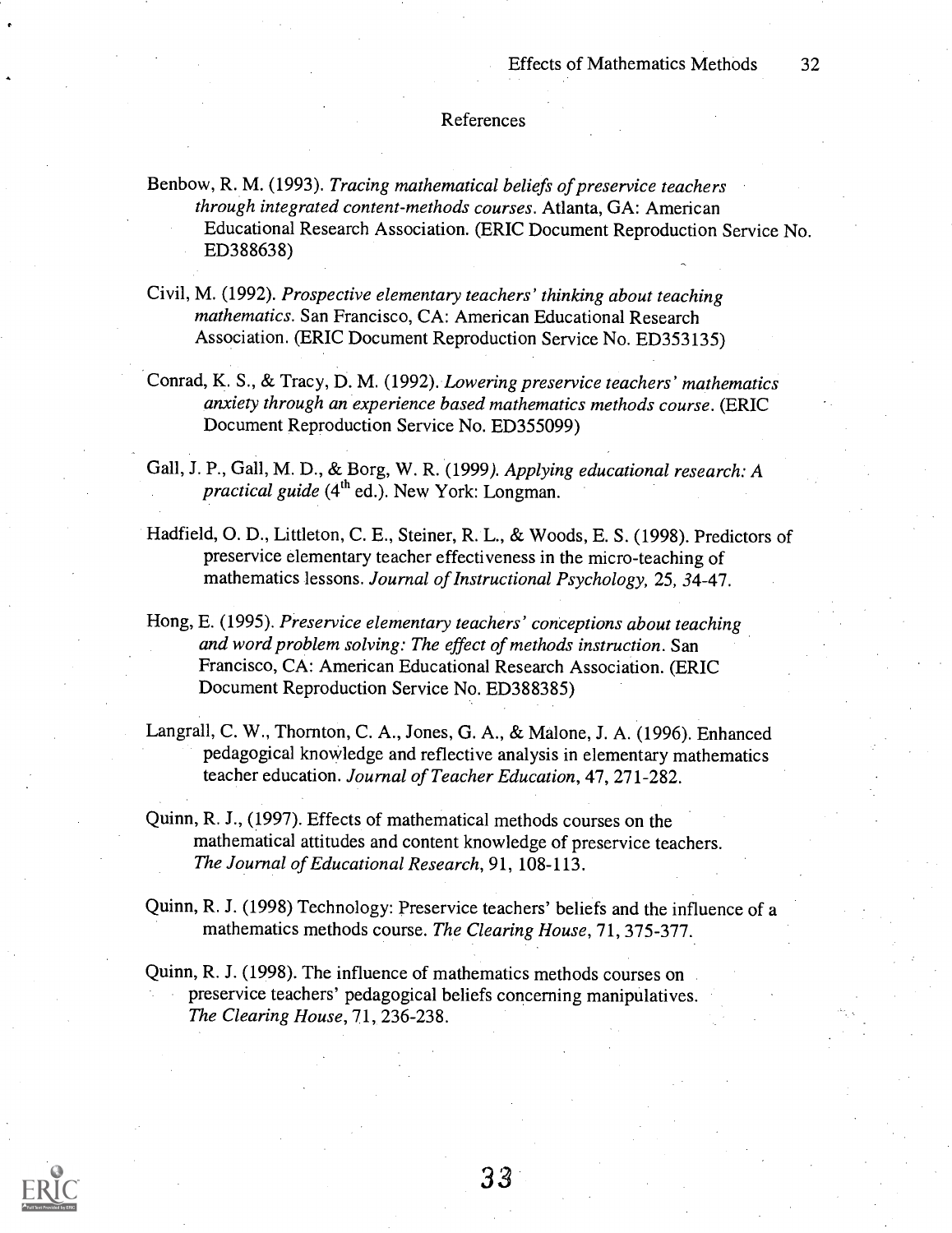- Reick, W. A., Clark, B., & Lopez, K. (1995). An investigation into the effectiveness of an integrated mathematics course for college freshman compared to traditional algebra for college students. (ERIC Document Reproduction Service No. ED384501)
- Sloan, T. R., Vinson, B., Haynes, J., & Gresham, R. (1997). A comparison of pre-and post- levels of mathematics anxiety among preservice teacher candidates enrolled in a mathematics methods course. Memphis, TN: Midsouth Educational Research Association. (ERIC Document Reproduction Service No. ED417137)
- Steele, D. F. (1994). Helping preservice teachers confront their conceptions about mathematics and mathematics teaching and learning. New Orleans, LA: American Educational Research Association. (ERIC Document Reproduction Service No. ED390848)
- Tooke, D. J., & Lindstrom, L.C. (1998). Effectiveness of a mathematics methods course in reducing math anxiety of preservice elementary teachers. School Science and Mathematics, 98, 136-139.
- Van de Walle, J. A. (2001). Elementary and middle school mathematics: Teaching developmentally. New York, NY: Addison Wesley Longman, Inc.

Wagner, S., Lee, H., & Ozgun-Koca, S. A. (1999). A comparative study of the United States, Turkey, and Korea: Attitudes and beliefs of preservice teachers toward mathematics, teaching mathematics, and their teacher preparation programs. Chicago, IL: Association of Mathematics Teacher Educators. (ERIC Document Reproduction Service No. ED445907)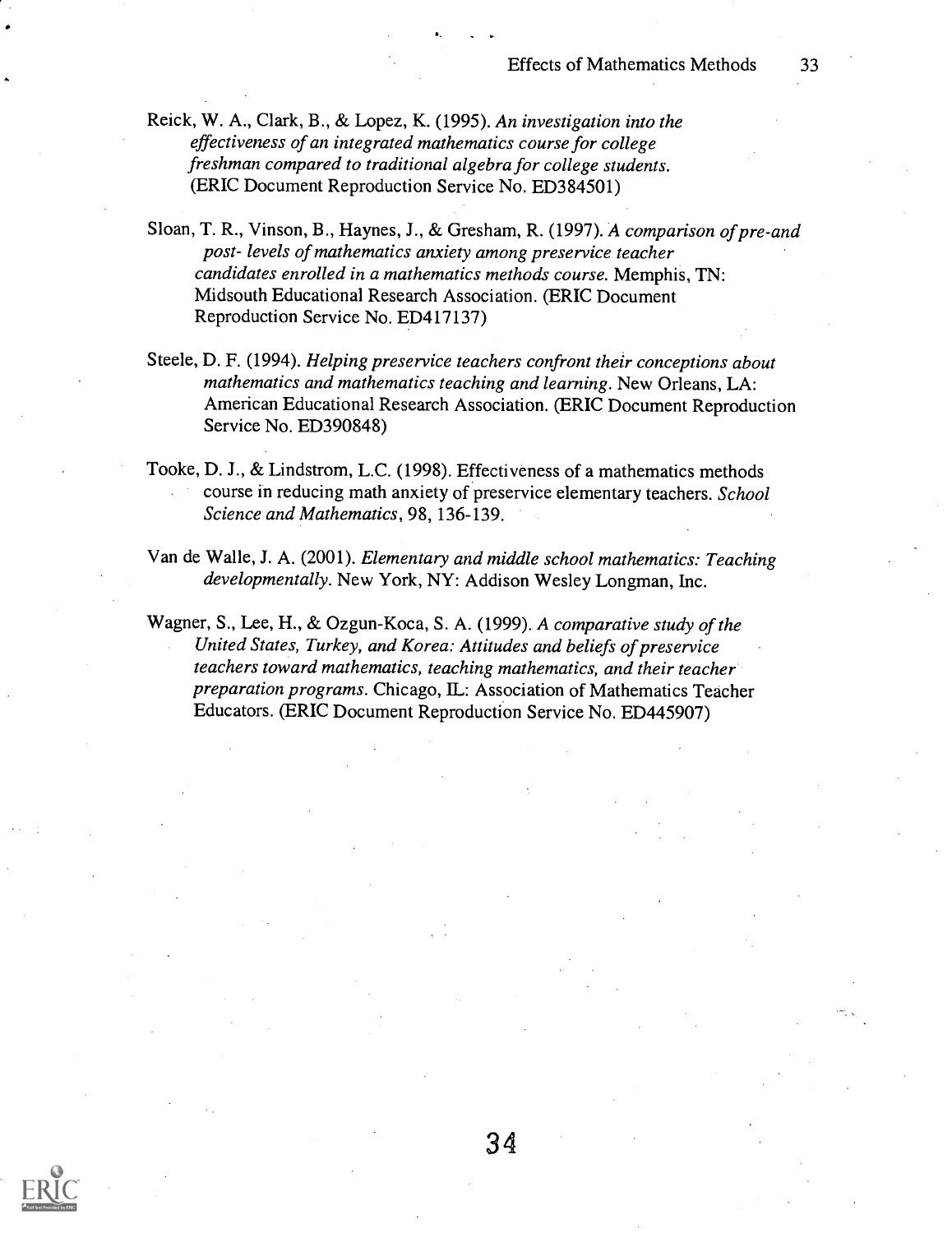|                                      | <b>U.S. Department of Education</b><br>Office of Educational Research and Improvement (OERI)<br><b>National Library of Education (NLE)</b><br><b>Educational Resources Information Center (ERIC)</b> | 55067527                                 |
|--------------------------------------|------------------------------------------------------------------------------------------------------------------------------------------------------------------------------------------------------|------------------------------------------|
|                                      | <b>REPRODUCTION RELEASE</b><br>(Specific Document)                                                                                                                                                   | Educational Resources Information Center |
| . DOCUMENT IDENTIFICATION:           |                                                                                                                                                                                                      |                                          |
|                                      | Title: The Effects of Mathematics Mothods Courses in Presenvice                                                                                                                                      |                                          |
|                                      | Teachers Atitudes Toward Mathematics and Mathematics Teaching                                                                                                                                        |                                          |
|                                      | Author(s): Stephenie O. Robinson and Gerri Lyn Alkins                                                                                                                                                |                                          |
| Corporate Source:<br>Mit-South Educa | Research Association                                                                                                                                                                                 | <b>Publication Date:</b>                 |

### II. REPRODUCTION RELEASE:

 $\overline{\mathcal{M}}_{\mathfrak{m}}$ 

In order to disseminate as widely as possible timely and significant materials of interest to the educational community, documents announced in the monthly abstract journal of the ERIC system, Resources in Education (RIE), are usually made available to users in microfiche, reproduced paper copy, and electronic media, and sold through the ERIC Document Reproduction Service (EDRS). Credit is given to the source of each document, and, if reproduction release is granted, one of the following notices is affixed to the document.

ł

If permission is granted to reproduce and disseminate the identified document, please CHECK ONE of the following three options and sign at the bottom of the page.



| <b>Sign</b><br>here, | Signature:<br>Kephane<br>~<br>$\delta M$<br>mor | Wadusto<br>Printed Name/Position/Title:<br>' Mair<br>ঁ সভাি<br>brania<br>joblnson<br>TU va<br>ttirthes in |
|----------------------|-------------------------------------------------|-----------------------------------------------------------------------------------------------------------|
| please               | Organization/Address:                           | Telephone $\sigma$ / $\sim$<br>$>$ $U$ $U$ $\subset$ $V$ $\subset$ $\subset$<br>כמו<br>∞                  |
|                      | ngon<br>ιο,<br>Æ.<br>clima<br>$\sim$            | E-Mail Address.<br>ed Date:<br>$s$ robinson $\partial v$                                                  |

 $\overline{(Over)}$